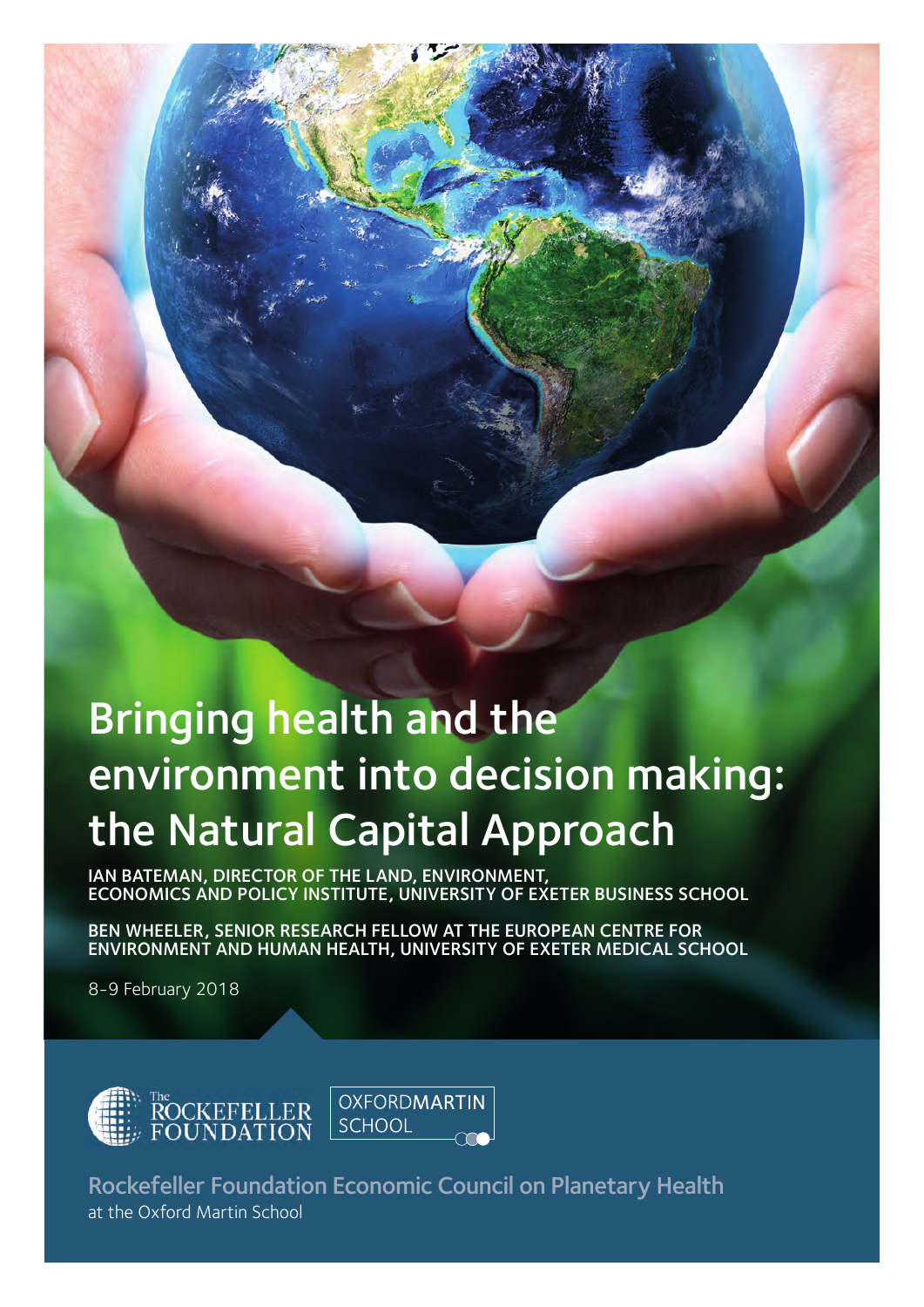## Executive Summary

Planetary Health seeks to meet the health needs of present and future humans without compromising the natural systems on which that health depends<sup>1</sup>. To achieve this aim, society has to adopt a way of making decisions that not only considers their narrow financial costs and benefits, but also their broader effects on human health and the natural environment. Only by bringing all of these elements together can we both understand the financial drivers of business behaviour and the wider set of influences upon human wellbeing.

The paper overviews the measures, often called 'metrics', available to governments and businesses to understand the health and environmental consequences of alternative decisions and investments. These metrics provide a scientific understanding of the wider effects of change. The paper then shows how these metrics can be brought into conventional economic decision making so they can be considered on a level playing field with other costs and benefits. This approach to understanding decisions from both a business and a wider social wellbeing perspective is commonly referred to as the Natural Capital Approach.

The paper consists of three sections, followed by a brief conclusion, and is structured as follows:

- Starting with the human aspects of Planetary Health, we first provide a review of measures of human health and wellbeing. Following an initial focus on the assessment of physical health impacts of challenges such as environmental pollution and hazards, we then highlight the merits of additionally considering the positive impacts of the environment on human health. This discussion expands our focus from simply physical health to include mental health and wider measures of wellbeing. These metrics allow the decision maker to understand the diverse public health consequences of different decisions, or indeed the effects of not making any decision and allowing other factors to determine human health and wellbeing;
- We then move on to consider the environmental aspects of Planetary Health by reviewing measures of environmental status including both quantity and quality metrics. Again this allows the decision maker to see the consequences of different decisions, including inaction. This discussion highlights the great diversity of measures associated with change in the environment and the problem of assessing and comparing such metrics;
- Finally we examine how these health and environmental metrics might be brought into government or business approaches to decision making. The Natural Capital Approach has been developed as a way of bringing health and the environment into conventional economic decision making. This provides a framework for including and translating these metrics for even handed consideration alongside all the other issues which decision makers have to consider, such as the economic benefits and costs of different decisions.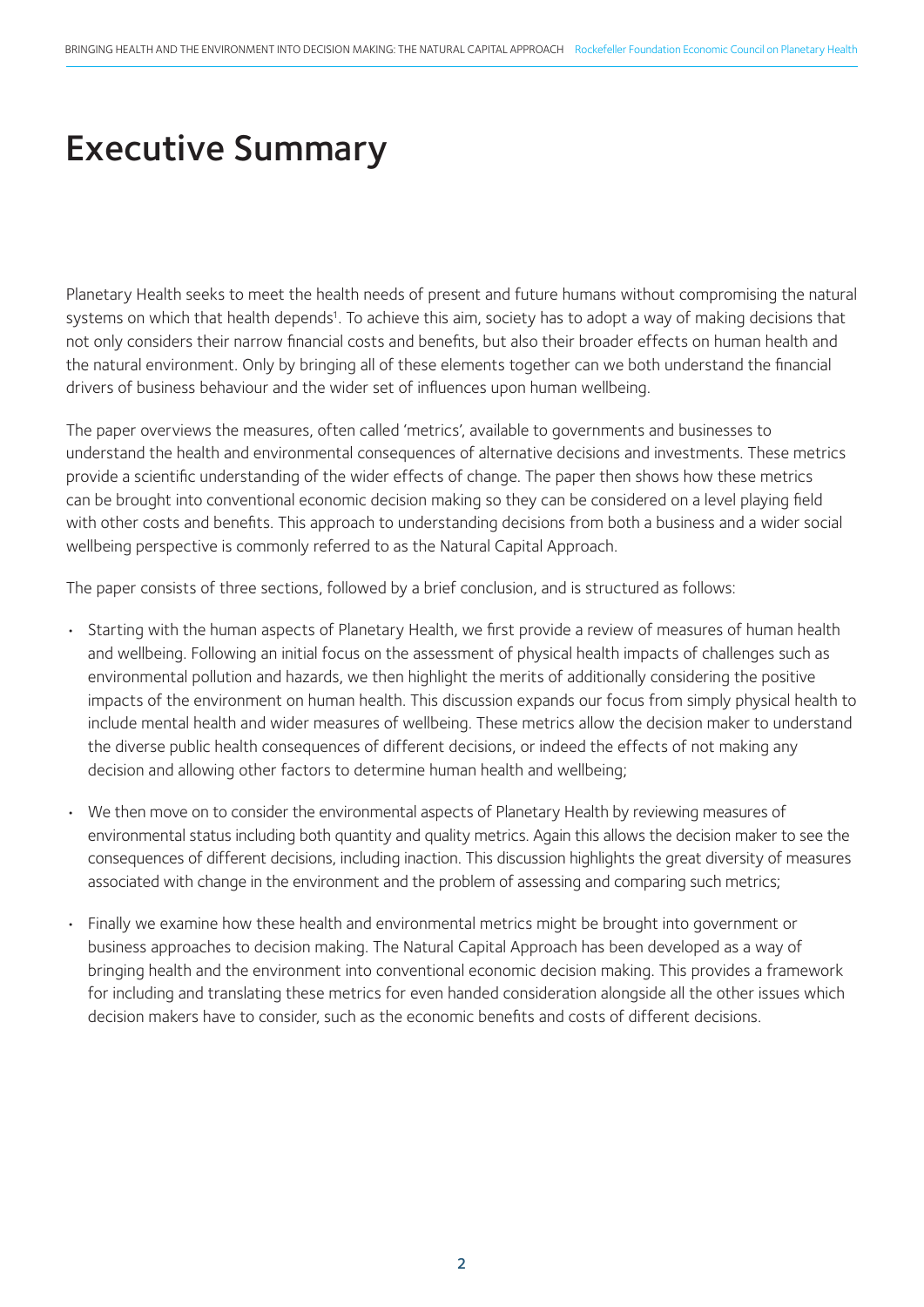# 1.0 Health Metrics

#### 1.1 Introduction

A wide range of metrics have been developed to understand and measure changes in human health, many of which are relevant to the health consequences of changes in the environment. Many of these metrics are already captured in tools, frameworks and datasets produced by global bodies. Key frameworks are summarised here, with a brief description of common population health metrics. Much of what is currently measured concerns disease and injury, rather than health and wellbeing. We therefore take this opportunity to also highlight the role of the environment in promoting good health and wellbeing. We discuss how a balanced approach to health metrics in the context of environmental change and sustainability could reflect the complex interdependencies that underpin Planetary Health.

### 1.2 Existing Frameworks & Indicator Sets

One of the most important collections of global health metrics is produced by the World Health Organisation (WHO) Global Burden of Disease (GBD) Project.2 This reflects a focus on measures of 'disease' as opposed to 'health' (the conceptualisation of health is discussed in 1.4). The GBD uses national and international data sources to measure a very wide range of population disease and injury outcomes, including rates of communicable and non-communicable diseases, mortality, health-related behaviours, and risk factors. Work on the burden of disease from environmental risks estimates that 23% of global deaths each year are related to environmental causes.3 These impacts include, for example, an estimated 2.8m deaths per year due to non-communicable diseases associated with outdoor air pollution, 370,000 deaths due to flooding and other causes of drowning, and over half a million deaths due to malaria (Prüss-Üstün et al. 2016).

The WHO also produces a Global Reference List of 100 Core Health Indicators, intended to summarise global priority health measures.4 These are not framed as environment-related health measures, but a number of the indicators are relevant, such as the mortality rate from air pollution level in cities. Others are more indirectly environment-related, such as *"Insufficient physical activity in adults"* (discussed in 1.4). Work has also been carried out to link health outcomes in the GBD to the UN Sustainable Development Goals (Fullman et al. 2017). Along with an overall goal to deliver "Good Health and Wellbeing" (Goal 3), the Sustainable Development Goals include a large number of health indicators, from natural disaster deaths to overweight prevalence in children aged under 5 years<sup>5</sup>.

Many other organisations compile global indicator sets including health measures from a variety of sources (often including WHO GBD), such as the World Bank<sup>6</sup> and the UN Human Development Programme.<sup>7</sup> Amongst more environmentally-focussed programmes, the Yale Environmental Performance Index<sup>8</sup> captures a range of environmental sustainability indicators, such as nitrogen use efficiency, or the state of fish stocks, but also includes five indicators on environmental risk exposures presenting a direct human health hazard. These are unsafe water, unsafe sanitation, household (indoor) air pollution from solid fuels, ambient (outdoor) particulate matter, and ambient ozone pollution. These indicators are drawn from the WHO GBD, the source for much comparative global health data.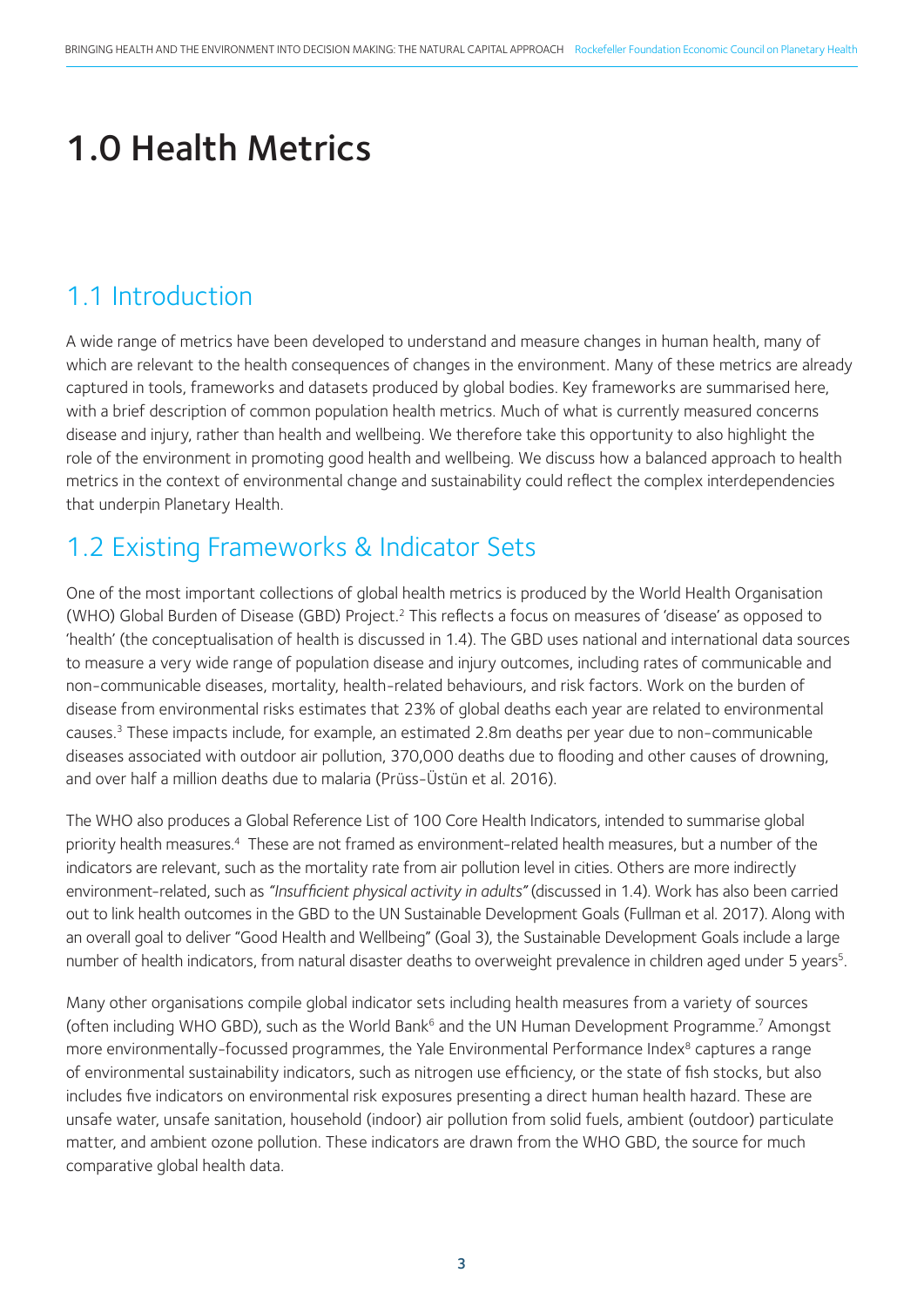In summary, the Global Burden of Disease and other collections of health metrics with relevance to the environment generally focus wholly, or largely, on environmental hazards and consequent disease, injury and mortality – not health or wellbeing. This traditional focus views the environment primarily as a set of hazards that present a direct or indirect human health risk. The current approach therefore largely positions health in environmental sustainability in terms of how we may mitigate population disease/injury risks through hazard reduction and health protection measures.

#### 1.3 Metrics

The simplest forms of health metrics are those capturing a population measure of disease, injury, death or disability. These may be measures of *prevalent* (current) cases, such as the proportion of a population currently diagnosed with Type 2 Diabetes, or *incident* (new) cases over a specified period of time, such as the rate of new cases of malaria per 1000 population per year. *Mortality rates* capture the 'incidence' of death, often sub-divided by cause of death. Mortality rates may also be translated into *life expectancy*. Prevalence and incidence measures are often age/sex-standardised to account for the substantial effect of demographics on population health measures (e.g. higher rates of heart disease in older populations). Similar metrics to those for health outcomes can be used to indicate population health risks or behaviours, such as the proportion of the population currently meeting guideline levels of physical activity.

The *Population Attributable Fraction* (PAF) is used to allocate a proportion of the cases of a disease or deaths to a particular risk factor. This measure indicates the proportion of cases that would not occur if the risk factor were reduced to an idealised scenario (not necessarily zero). For example, the WHO GBD estimates the PAF for diarrhoeal diseases associated with inadequate drinking water to be 34%; therefore if the entire population had access to adequate drinking water, it is estimated that global diarrhoeal diseases would decline by 34%.

A variety of measures use prevalence/incidence rates alongside other data or models to estimate the economic cost or value of disease, mortality, health states or behaviours. These measures can portray direct healthcare costs related to treatment and management of a condition (e.g. estimated at Intl\$825 billion per year for diabetes (Non-Communicable Disease Risk Factor Collaboration 2016)). Economic valuation can also be applied to estimate the total societal *cost-of-illness*, additionally taking into account lost productivity, loss of years of life through early mortality, and loss of quality of life.

The WHO GBD project uses one of the primary measures of cost-of-illness, using *Disability Adjusted Life Years (DALYs)* as a key metric alongside raw mortality rates. DALYs reflect both years of life lost due to mortality, and years lost due to disability or disease. A similar measure, the *Quality Adjusted Life Year (QALY)* is also used in health economic studies, often to value the effects of interventions, where 1 QALY gained is one additional year lived in 'full health' by one person. Both measures require weights, which adjust the value of time lived with illness or disability such that a year lived with a certain condition or in a specific health state is worth a specified proportion of a year lived without illness or disability. Measures may also weight the value of a year of healthy life differently at different ages. These weights are derived through a variety of methods, and future gains/ losses of healthy years of life can also be subject to discounting (where current health is valued more highly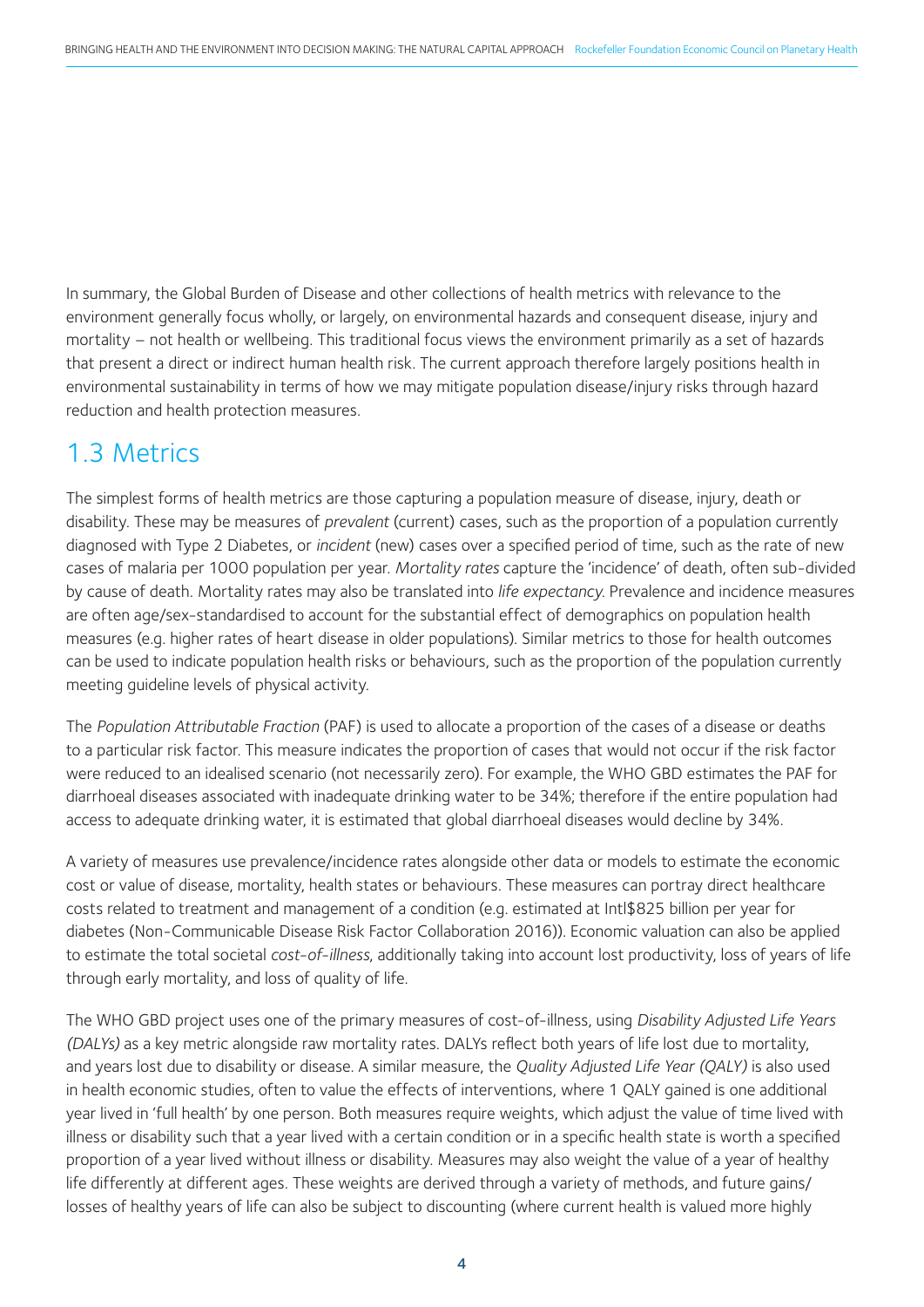than future health). These 'cost-of-illness' measures are subject to debate, and have also been critiqued in terms of being insensitive to inequality (Whitehead and Ali 2010, Arnesen and Nord 1999, Williams 1999). However, the measures do have some advantages, especially when health gains are to be offset against the costs of, for example, environmental intervention. This issue of the importance of commensurability of measures for considering health and the environment is discussed in Section 3.

#### 1.4 Promoting a balanced approach

How we define health has significant impacts on what is measured, and how. An important and often-quoted definition of health, from the establishment of the World Health Organisation in 1948 is:

*"Health is a state of complete physical, mental and social well-being and not merely the absence of disease or infirmity"* (WHO 1948)

Since 1948, numerous suggestions for update and augmentation of the definition have been made. In defining *Health Promotion*, the 1986 Ottawa Charter stated that:

*"To reach a state of complete physical, mental and social well-being, an individual or group must be able to identify and to realize aspirations, to satisfy needs, and to change or cope with the environment. Health is, therefore, seen as a resource for everyday life, not the objective of living." (WHO 1986)*

More recently, an alternative definition has proposed health to be *"the ability to adapt and to self-manage"* (Huber et al. 2011). Positioning human health outcomes in environmental hazard contexts – air pollution, water quality, communicable disease and so on - is extremely important. We must also consider how future environmental change is likely to impact upon hazards and the health outcomes concerned. However, it is clear that most health metrics are actually 'disease metrics'. Measures of global health impacts of environmental conditions generally have a narrow, hazard-risk-disease/mortality focus, and do not even properly reflect the breadth of the original 1948 definition of health. A more balanced view would consider human health and environmental health as mutually dependent; the essence of Planetary Health. Alongside the significant direct risks to health from environmental conditions, we can consider more indirect relationships, the opportunities for health *and wellbeing* that our environments present, and issues of social, environmental and intergenerational equity. Importantly, we can also consider how our health-related outcomes and activities can have deleterious or beneficial environmental impacts themselves.

These interconnecting, cyclical relationships are depicted in Figure 1. This highlights that interconnections exist between environmental and health-related policies, and that pro-environmental policies can directly impact human health, and improve environmental conditions, also indirectly benefitting health. For example, policies supporting increased active travel (usually walking or cycling) have multiple potential benefits to the health of humans and the environment. These include reduced carbon emissions, improved urban air quality, and promotion of everyday regular physical activity (de Nazelle et al. 2011). Conversely, health promoting policies may have negative impacts on the environment, with direct and indirect impacts on human health. For instance, increased prescribing associated with ageing populations and improved healthcare systems can lead to the release of pharmaceuticals into sewerage systems, with consequences for wildlife, ecosystems and humans (Depledge 2011).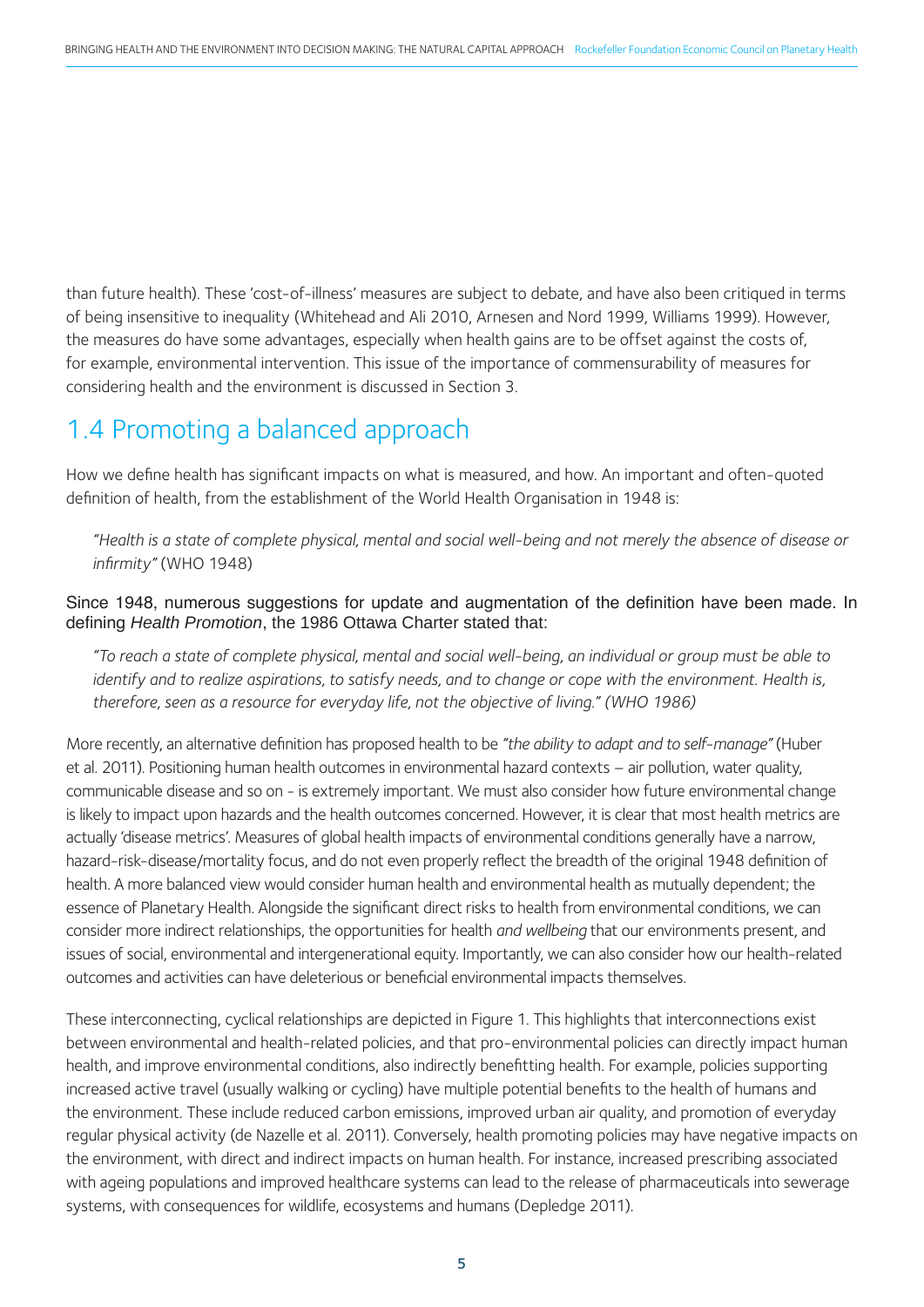Whilst these concepts are not entirely novel (having been raised in concepts such as 'Ecohealth' and 'OneHealth'), the era of Planetary Health recognises the importance of this complex interdependence. Work on climate change and population health has highlighted that many of the actions for mitigation or adaptation can actually have health *co-benefits* (Watts et al. 2017). There is a clear opportunity to consider more holistically the interconnections between environmental sustainability and human health and wellbeing. The concept of wellbeing is conceived of in many ways, but there are now internationally standard metrics for measurement of population subjective wellbeing (including quality of life, happiness, anxiety and life satisfaction). These have been robustly developed to reflect the economic literature on subjective wellbeing (Dolan, Peasgood, and White 2008), and have been adopted by the OECD (OECD 2013). In turn, research has indicated the potential importance of good quality environments to promote subjective wellbeing as captured by these metrics (White et al. 2017).



*Figure 1. Interconnections between environments and human health*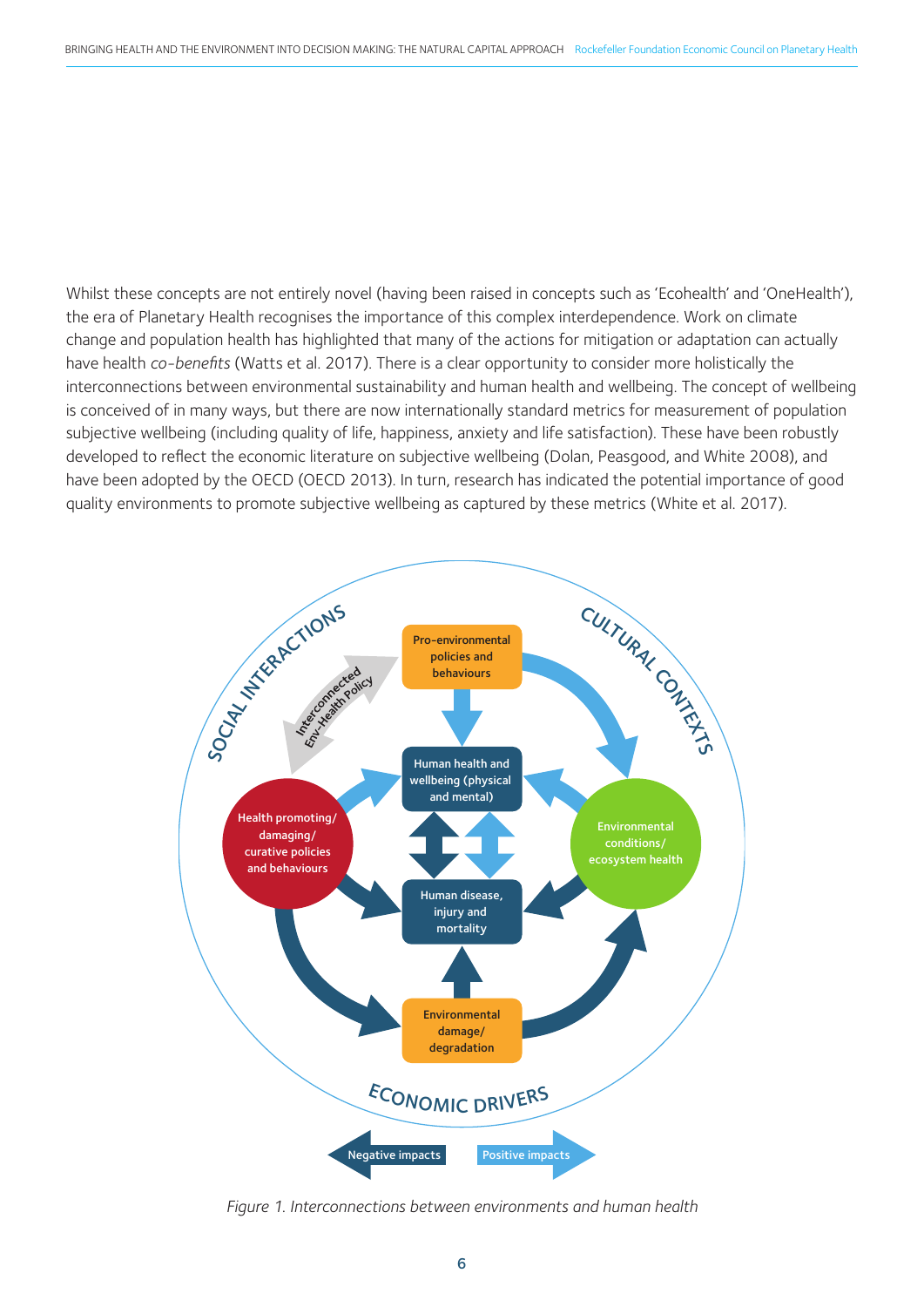Reflecting these wider definitions of human health and wellbeing, there is scope to consider the value of *good environmental conditions for human health,* as well as considering environmental risks and how we might reduce hazards. International research increasingly indicates the positive value of good quality environments – both natural and built - for the health and wellbeing of the population (Hartig et al. 2014, Grellier et al. 2017, Jackson et al. 2013). Relevant metrics could include, for example, mental health and wellbeing-related outcomes associated with natural environments, and the environmental determinants of health-promoting physical activity, such as walkable cities. Figure 1 emphasises the importance of considering environment-health interconnections in the context of social interactions, cultural settings, and economic drivers of the underlying processes. A good example here is the interaction between positive health impacts of good quality urban environments and socio-economic inequalities. There are suggestions that good quality environments may to some extent help to rebalance the health damaging impacts of socio-economic inequality (Mitchell et al. 2015, Wheeler et al. 2015). However, it is also possible that urban environmental improvement (such as 'urban greening') could have unintended consequences of gentrification and increased inequality; this warrants consideration and monitoring (Cole et al. 2017).

Finally, the issues of multiple environmental exposures and multiple vulnerabilities, which may have opposing or complementary health impacts, need to be considered. 'Exposome' approaches (Wild 2012) typically consider the combined health impacts of exposure to multiple chemical pollutants, and may also incorporate exposures to other hazards such as noise and temperature extremes. We need to recognise and allow for the fact that environmental conditions may have both positive and adverse health impacts, which may be synergistic or antagonistic. For example, management of urban parks for biodiversity may improve their value for rest, relaxation and physical activity, but may simultaneously increase exposure to allergenic pollen and vector-borne diseases. Individuals and populations may have multiple vulnerabilities, including existing poor health, and experience inequalities of gender, ethnicity, race, income and so on. These vulnerabilities in combination with multiple environmental exposures make for complex webs of health-environment interconnections and feedback loops. Whilst it is challenging for health metrics to thoroughly capture this complexity, it should at least be acknowledged. Continuing to primarily position health in the context of environmental hazards itself risks over-simplification, and missing an opportunity for a more comprehensive positioning of environment-health interconnections.

Table 1 (see **Annex 1**) indicates a compendium of the types of metrics that could start to reflect a more balanced view of health and wellbeing in the context of environmental sustainability. The table includes both traditional disease and risk indicators and wider health, wellbeing and health-related environment indicators. This latter part of the table is somewhat aspirational, as many indicators do not have globally available, consistently measured data. There are some areas for which global metrics are nascent, such as the WHO urban greenspace indicator (WHO 2016). Other measures may be challenging to produce, but are still worthy of consideration and development, such as the quantity of biologically active pharmaceutical products entering river and marine ecosystems. Note that the final rows of Table 1 also consider a further metric; the translation of improvements in health into economic value measures.

In Section 3 we discuss the pros and cons of different health metrics, contrast these with environmental metrics, and consider the challenges of bringing these into conventional approaches to decision making. As part of this we highlight the case for an economic valuation approach to assessing changes in both health and the natural environment.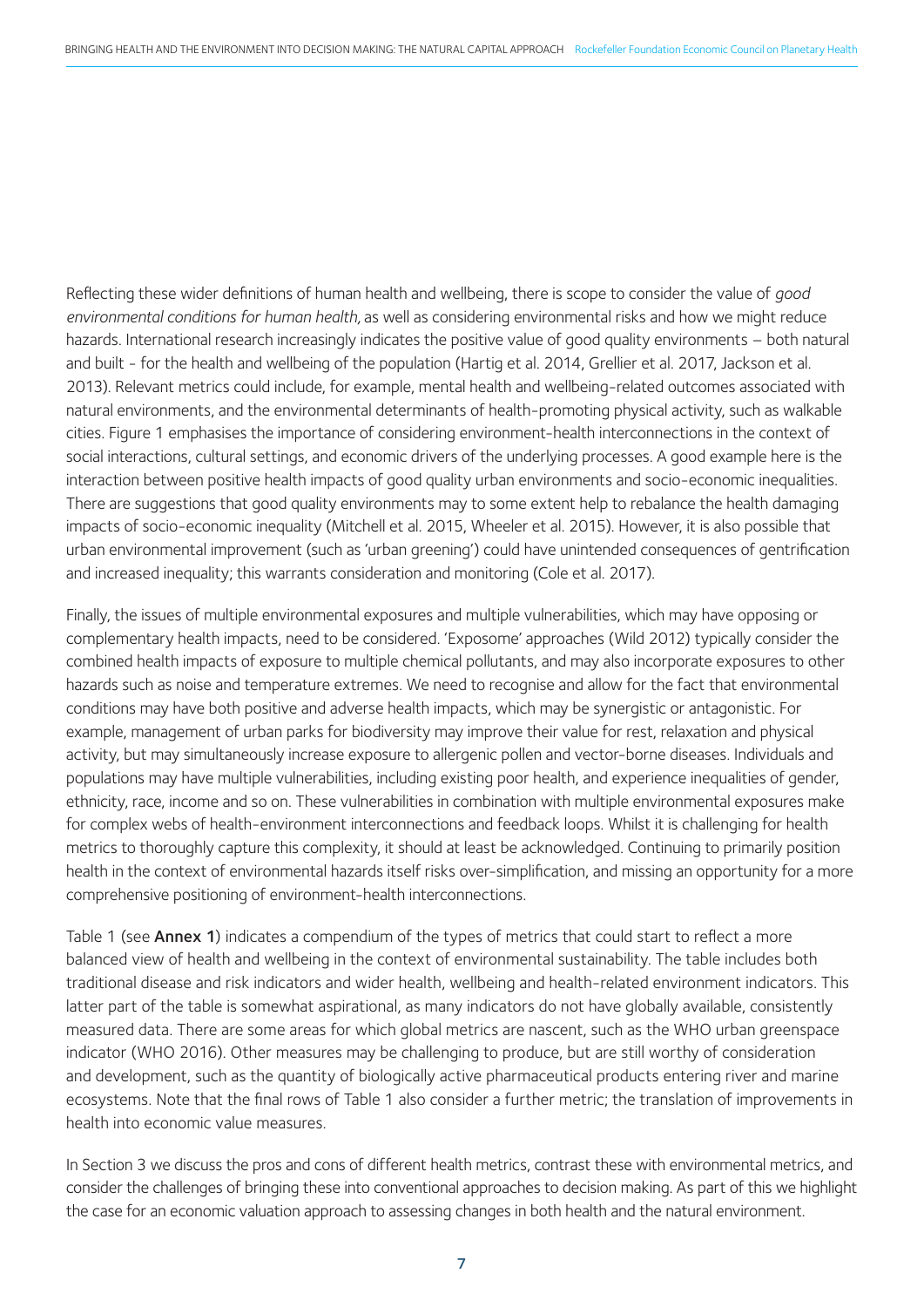## 2.0 Environmental Metrics

Just as human health is multidimensional, so is the natural environment. Accordingly a variety of metrics have been developed to measure the different aspects of environmental status and change. Some of these are well developed and provide useful information. For example, many key global environmental change threats are well understood and have mature metrics which have been assessed across many locations and over considerable periods. A case in point concerns climate change, which is now arguably the most intensively researched scientific phenomena globally. This is reflected in an established and intensively scrutinised set of metrics (IPCC, 2014a). Because climate and weather measurements have been collected and calculated for long periods of time at locations around the globe, scientists have been able to use these to provide estimates of future climate for different parts of the world well into the future.

However, while some environmental metrics are well developed and commonly accepted, this situation is not true for all measures. For example, our understanding of the world's biodiversity is far from complete. Here simple metrics such as population numbers are inadequate as they do not tell us about the viability of that population. This has resulted in a number of competing metrics for assessing biodiversity change including extinction rates (Rockstrom et al., 2009a), habitat areas (Leadley et al., 2014), the IUCN Red List of Threatened Species (IUCN 2017) and a variety of per species viability measures (Thomas et al 2004; Clements et al 2011; Ackakaya et al 2011).

Accepting this caveat, Table 2 (see Annex 1) builds on and updates prior work for the Rockefeller Foundation– Lancet Commission on planetary health (Whitmee et el., 2015) to provide an overview of key environmental change issues, their impacts, selected metrics for the evaluation of change and sources for those measures.

An immediate observation from Table 2 is the diversity of metrics required to adequately assess the consequences of environmental change. This diversity generates a substantial challenge for policy and decision making. This challenge becomes more demanding where a given change or decision would affect both the environment and human health. In an attempt to meet this challenge some countries are developing repositories of multiple metrics. For example, the National Audit Office provides a diversity of environmental and sustainability metrics for the UK (NAO, 2015). This suite of measures not only considers national level environmental metrics, such as those shown in Table 2, but also extends to consider physical and mental health as well as wellbeing indicators such as those listed in Table 1, as well as linking to indicators of progress towards the UN Sustainable Development Goals.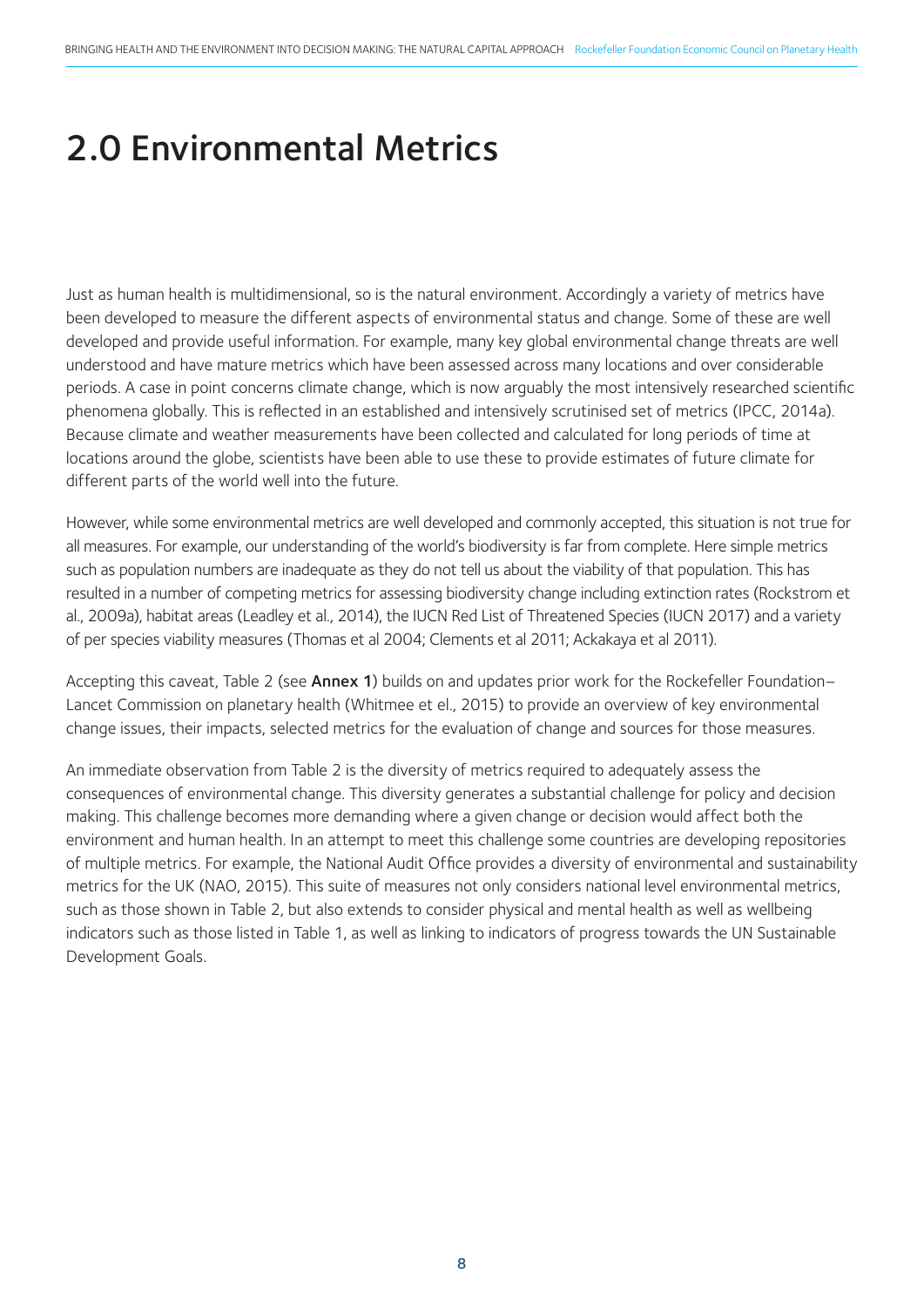### 3.0 Bringing health and the environment into decision making

### 3.1 The challenge

Health and environment metrics help us to examine the effects of a particular change upon the issue to which the metric relates. For example, the appropriate health metric could help reveal the 'cost-effectiveness' of an investment in road safety in terms of the number of road traffic injuries avoided for a given budget. Similarly the malaria metric could indicate the cost-effectiveness of an investment in malaria prevention, and so on. However, because a road traffic injury is very different to contracting malaria it becomes more difficult to allocate a health budget between competing ends. Examining Table 1 shows that nearly every metric is measured using different units, which make comparison across metrics challenging. Attempts to develop uniform metrics, such as QALYS, which relate different health states into a single measure, go some way towards this. In principle such measures can be used to help allocate a general health budget to maximise its overall effectiveness. However, even summary measures such as QALYs cannot, on their own, answer more fundamental questions such as how much of society's limited resources should be allocated to health and how much to other important issues including the environment and all the other crucial contributors to human wellbeing, such as education, employment, social security, transport infrastructure, etc. For this we need a measure which is comparable across all of these sources of value.

Similar challenges beset environment metrics. The cost-effectiveness of flood prevention schemes, air quality improvements, or policies to reduce carbon emissions is relatively straightforward to assess; the effect (measured by its metric) is compared with the cost of the scheme. However, determining which of these options represents a better way to spend a pre-determined environmental budget is difficult using environmental metrics such as those given in Table 2 as again virtually all of these are measured using differing units. As before, once we attempt to address wider questions such as how society's finite resources should be allocated across environmental enhancements, health improvements, and all of the other determinants of wellbeing, we need to translate these different metrics into comparable measures.

This need for a common measure becomes even more pressing once we acknowledge the interconnections within and between most of those determinants of wellbeing. For example, a change in one part of the natural environment typically effects other parts of the environment; it is an 'integrated system'. So, a policy to clear forests for farming might appear to be a good approach to reducing hunger. However, if this change occurs in the wrong location then it can result in major water pollution incidents (say from agricultural chemicals) or flooding (from soil erosion and loss of water storage). As can be seen, the issue of location is very important when any change to the environment is considered and this is a key challenge for decision making (Bateman et al., 2013). However, there is a more fundamental issue here; the unintended consequences of decisions can have major impacts on human health and wellbeing. These 'trade-offs' have to be set against the benefits of any potential investment if we are to really understand its true, net value. Furthermore, any decision takes resources away from other options for investment, entailing 'opportunity costs' in terms of the foregone value those alternatives could have brought. This means that we should always consider alternative investments when making any decision.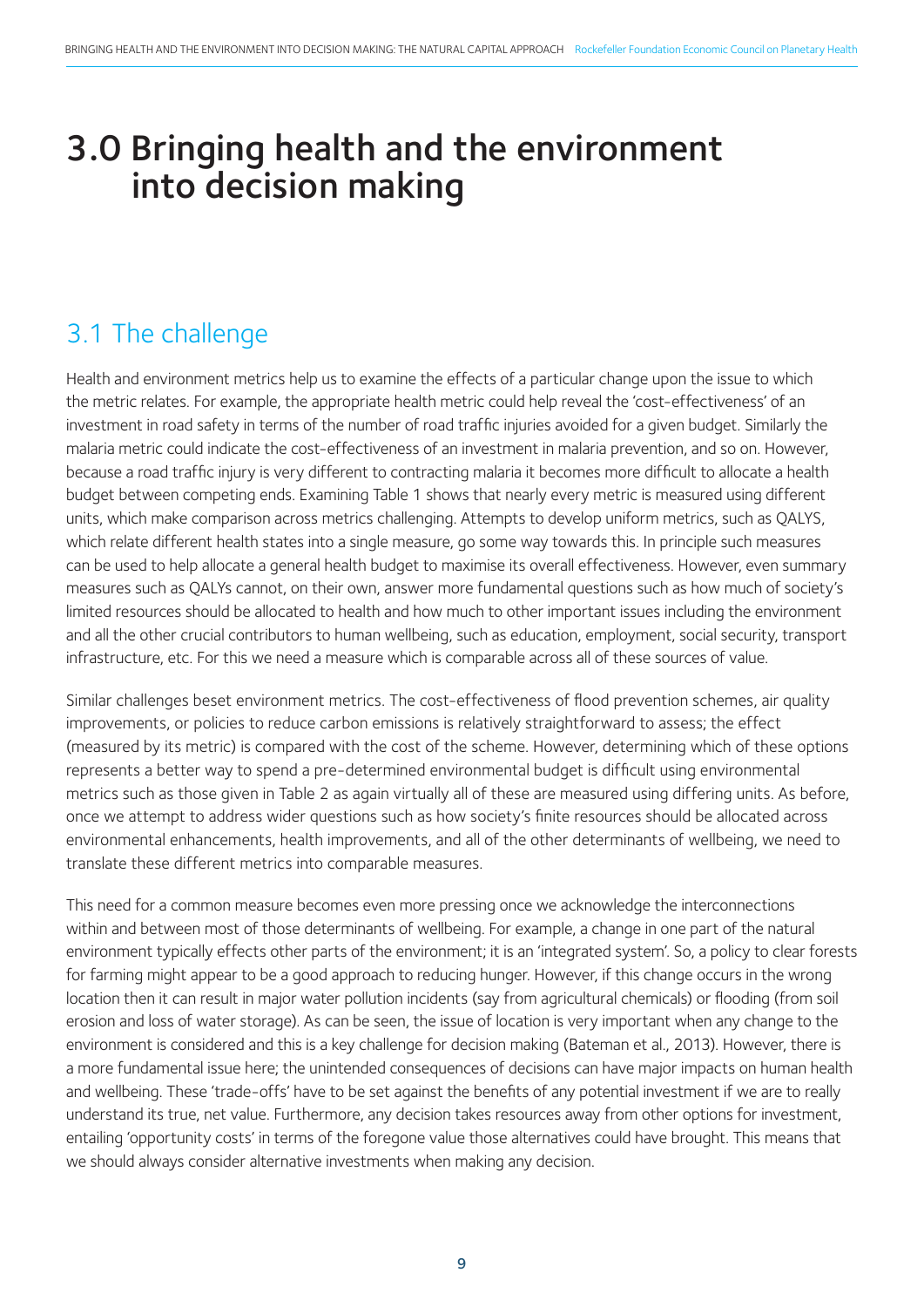#### 3.2 Incorporating Planetary Health into government and business decision making

Any attempt to promote Planetary Health through bringing human health and environmental sustainability more centrally within decision making has to address the issues raised above. Health and environmental metrics are useful for understanding the effect that a given investment might have. However, if we wish to influence more fundamental and important decisions concerning the allocation of society's finite resources between different uses, and even to argue that more should be spent on health and the environment, then we need to address the problem of comparability across outcomes. As part of this we also need to acknowledge that any action can have trade-offs (and that these vary between locations) which have to be considered if we are to understand the true value of that decision. And also we need to consider other investments if we are to use our limited resources wisely. Only by addressing these challenges can we hope to provide a way of making better decisions which addresses the multitude of pressures which governments have to balance when allocating finite budgets across competing ends. In effect there is no choice but to convert health and environmental metrics into information which is compatible with standard economic approaches to decision making. Any alternative approach maintains the status quo of health and environmental metrics merely being the means of assessing the effectiveness of pre-determined budgets. In contrast, ensuring such metrics are made compatible with standard economic decision making ensures that they can also be introduced into business decision making, massively increasing their potential impact.

In response to these challenges researchers from across multiple disciplines have worked with those from both the public and private sector to develop ways of bringing health and the environment into conventional economic decision making. This is most commonly known as the 'Natural Capital' approach, which we summarise in Figure 2. Here, at the top left of the figure we see the ultimate energy and material inputs to the system (the sun and earth) generating nature's capital (those assets, such as air, water, fertile soils, etc., upon which all human wellbeing is ultimately dependent) and the natural processes (such as climate regulation, water and nutrient cycling, etc.) which maintain those assets. Moving across the figure to the right we see that the combination of natural capital and processes produces a wide array of 'ecosystem services' such as plant growth, fibre production and even medicinal resources. While some of these ecosystem services are of value in their own right (e.g. the wonder inspired by wild species), the major value to humans is derived through their combination with the services of a range of human, social, manufactured and other capital within economic production. This yields a plethora of highly valuable goods and services which are crucial to human health and wellbeing, including stable supplies of food and water, materials, genetic information, defence from hazards, etc. As shown in the penultimate column, these are most natural assessed through a wide variety of good-specific natural units and metrics. While these are important measures of output and provision, as we have discussed, the comparability of these metrics is challenging. This has therefore led to the development of a wide variety of methods for translating these metrics into common units conveying the wellbeing generated by changes in these goods and services. While in principle this could be assessed using any transferable, comparable unit of wellbeing, by far the most common approach is to use economic value as the common unit of account.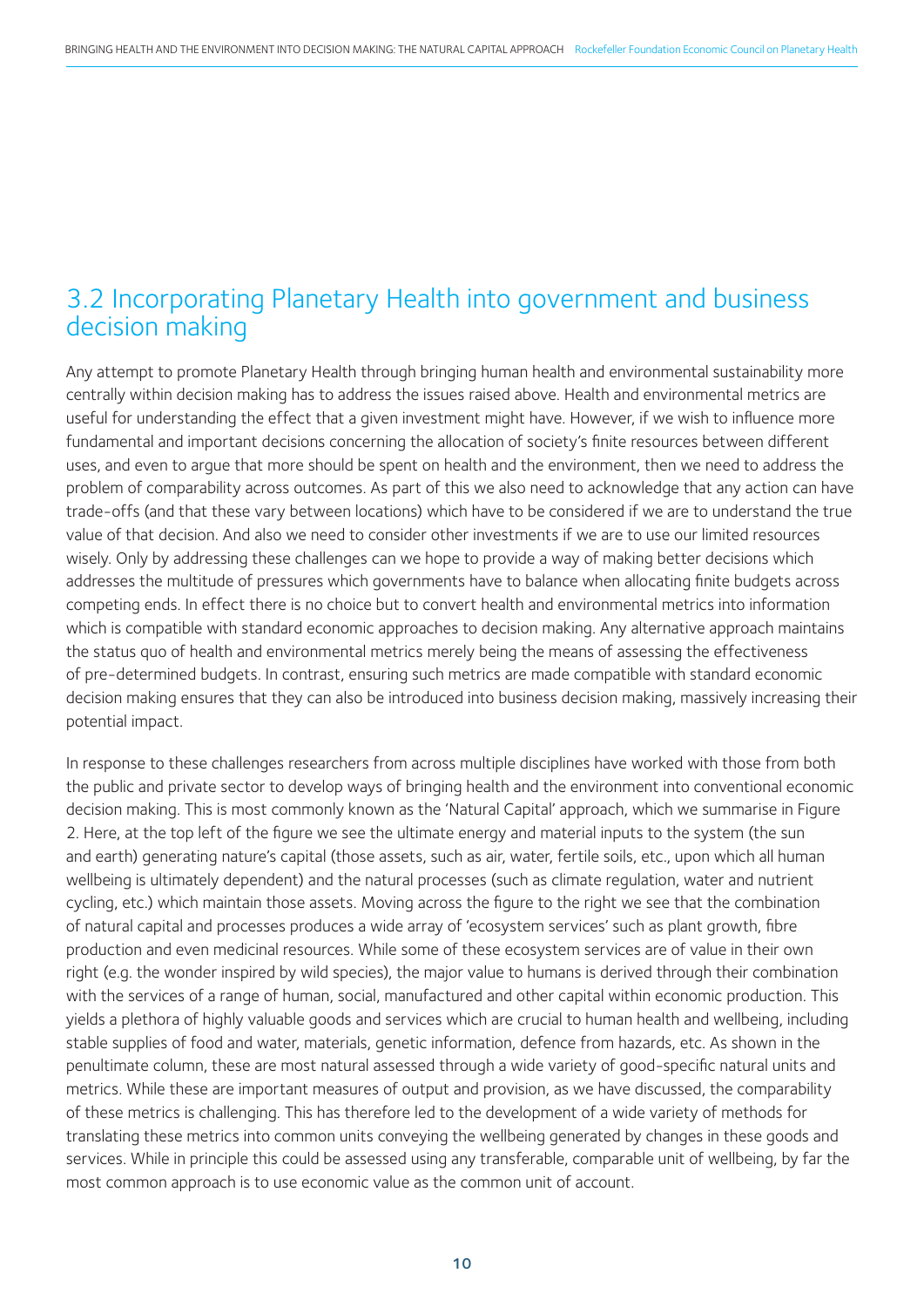Economic values are already widely used in both health and environmental assessments and indeed failure to use monetary units seems likely to result in the under-valuation of health and particularly environmental benefits which are often treated as if they are free and consequently over-used and under provided for. Box 1 provides a brief review of methods for the economic valuation of health and environmental changes. The use of economic values readily allows government and business decision makers to understand the costs and benefits of alternative investments. For government this allows common unit comparison of potential health and environmental investments with their spending in other areas such as transport, defence, etc. For businesses they can see how changes in their own investments affect social values, the trade-offs between the two and the potential for altering this balance in ways that could generate social benefits, enhance their own status and improve their profitability (Bateman et al. 2015).

The lower part of Figure 2 shows the use of this information in decision and policy making. Economic estimates of costs and benefits are assessed (sometimes alongside metrics of particular interest) and appraisals of the net value of a given action are made. Best practice requires that alternative uses of the resources concerned should also be considered to assess the opportunity cost of going ahead with any particular investment. Appraisals can also capture the distribution of costs and benefits across society; an issue which is often of particular interest to decision makers. Other key appraisal issues include the challenges and approaches of implementation (what are the consequences of implementing a decision in different ways, for example through regulation or various forms of incentives) and assessments of the responses to change that people are likely to adopt (i.e. avoiding the error of thinking that people's behaviour will not alter as circumstances change). These appraisals provide a major input to the decision process which should also consider any wider issues (including information gaps in the appraisal process, the degree of risk and uncertainty involved, etc.). Once a decision is made it is then passed for implementation, for example by introducing the regulations, incentives and behavioural response measures identified at the appraisal stage. Depending on the decision taken, its implementation can affect the goods and wellbeing generated by the economy as well as the natural capital and ecosystem services upon which it draws, thereby influencing future policy and business decisions so that the overall system is dynamic and feeds-back into itself.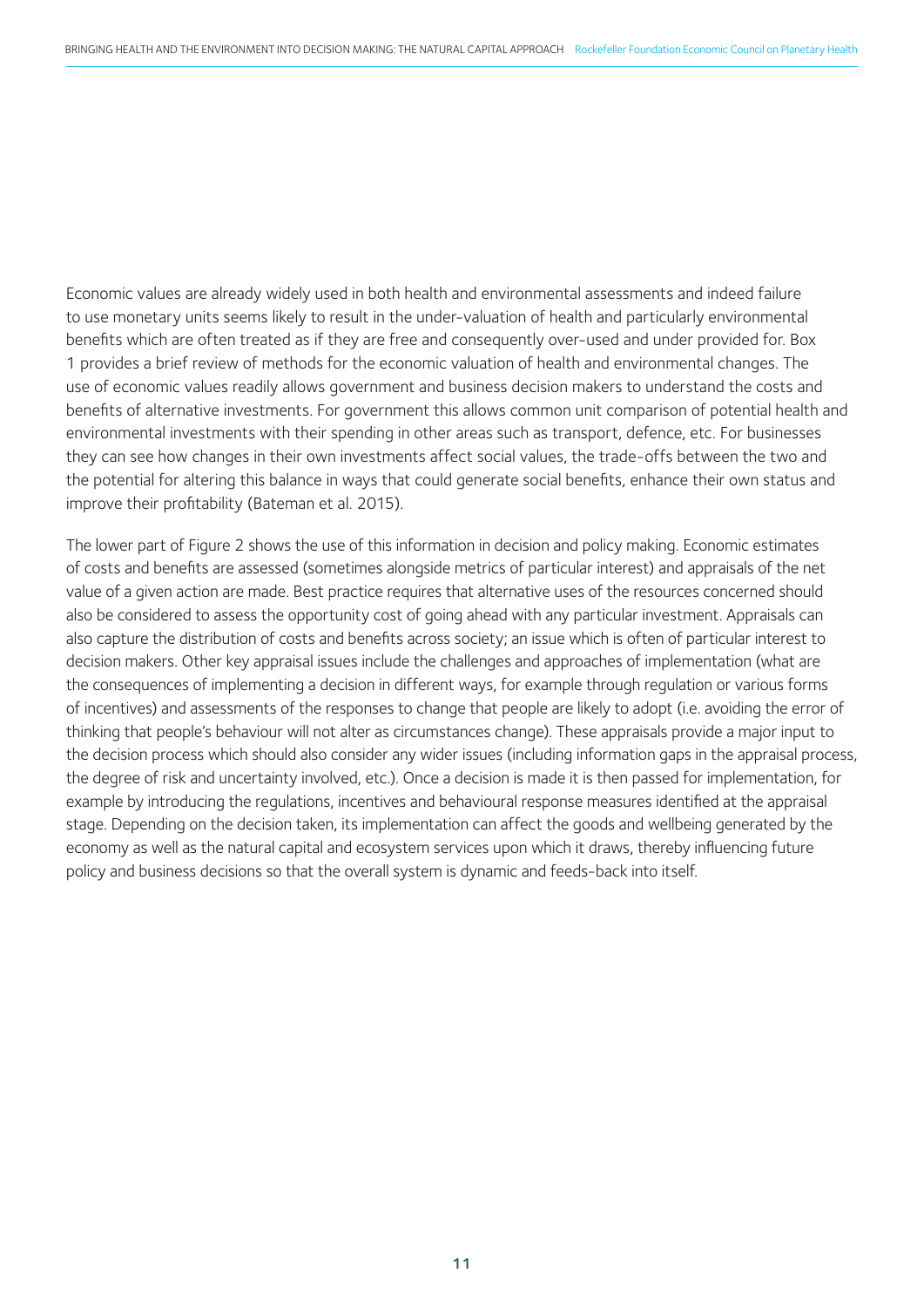

*Figure 2: The natural capital approach: Bringing health and the natural environmental into economic decision making.*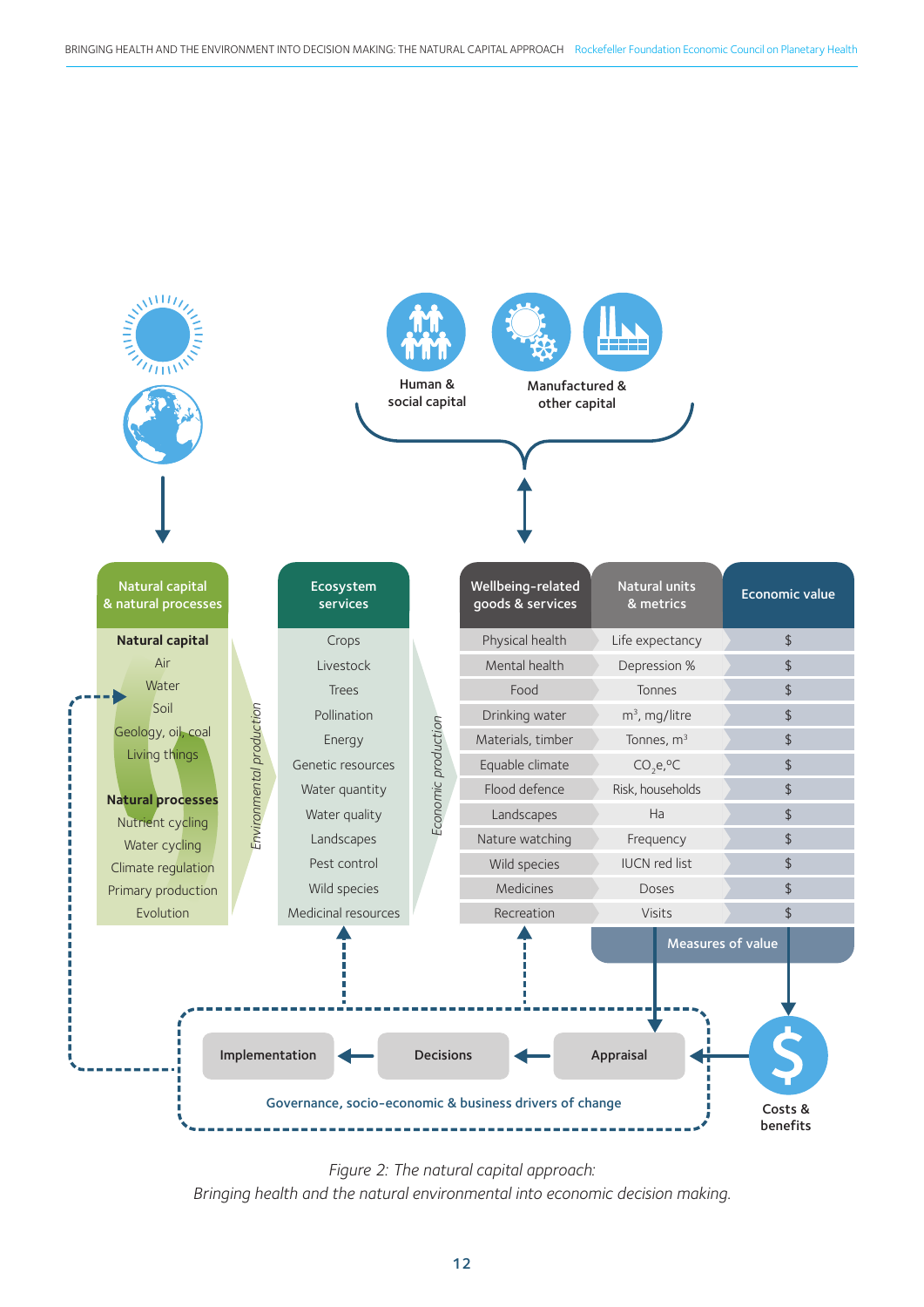The natural capital approach explicitly recognises the multiple trade-offs that arise from decisions involving health and the environment. Furthermore by translating those various effects into the common unit of economic value we have an approach to decision making which recognises the key challenges to allocating the finite resources available to decision makers. However, the explicit recognition of the various decision making challenges which are the basis of the natural capital approach provide a powerful argument for its use as the basis of the ongoing and future work of the Rockefeller Foundation Economic Council on Planetary Health. A recognition of the finite nature of resources and the inevitable trade-offs which alternative uses of those resource imply is crucial to any attempt to position human health within both the environmental sustainability debate and more general real-world decision making.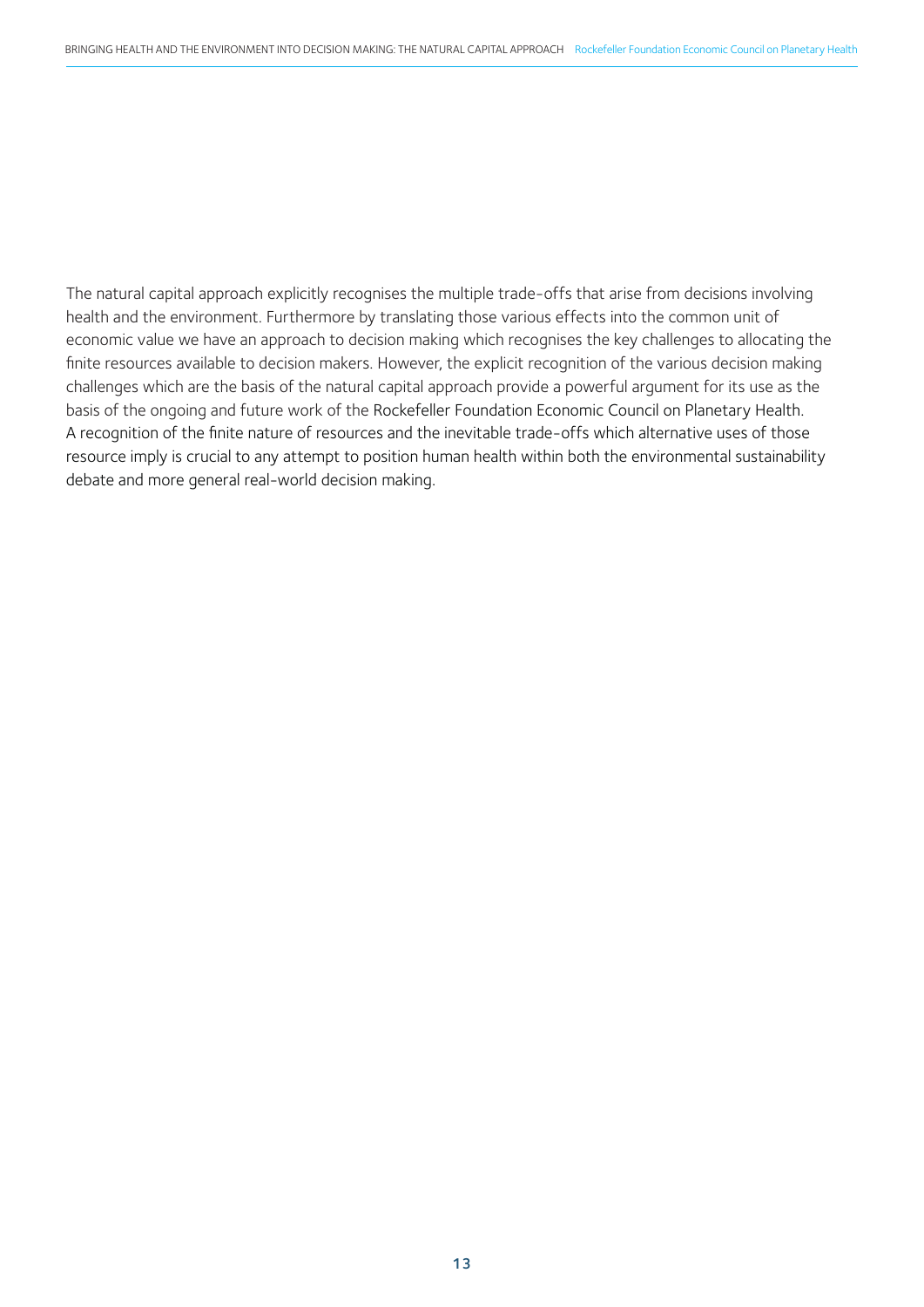#### Box 1: Methods for converting metrics into economic values

Prices and values are often not the same thing. The proof of this difference is commonplace, for example some of the most valuable recreation sites in the world are free to enter. This zero entrance price in no way equates to the value of these resources and any decision maker who ignores this difference is likely to make poor decisions. Economic research has sought to provide the value evidence required for good decision making by developing the following methods:

- *Production Function Methods:* Many ecosystem services provide valuable but unpriced inputs to the production of market goods, e.g. rainwater and crop pollination are vital for food production. One widely applicable strategy for valuing these services is to examine the change in value of production generated by nature's services (Barbier 2007, Hanley and Barbier 2009). Fezzi et al. (2014) undertake such a 'production function' analysis to estimate the value of ecosystem services such as rainfall and temperature on food output and examine the consequences of future climate change.
- *Revealed Preference Methods:* The value of many non-market, unpriced ecosystem services can be revealed by examining people's behaviour. For example, while many outdoor recreation sites are free to access, visiting them often imposes travel and time costs on individuals, thereby introducing a tradeoff between those costs and the wellbeing individuals experience from visits from which values can be assessed (Bateman et al., 2016). Similarly, such 'revealed preference' methods have used people's house purchase decisions to value reduced levels of road, rail and air noise (Day et al., 2007) and better air quality (Chay and Greenstone, 2005), while studies of safety equipment purchases (Jenkins et al. 2001) and wage rates across risky jobs (Arnould and Nichols, 1983) have been used to estimate values for health risk reduction (see also critiques in Viscusi and Aldy, 2003; Andersson and Treich, 2011).
- *Stated Preference Methods:* Values can also be estimated by presenting people with choices between alternatives which, for example, offer different improvements in health at various costs. Neidell (2018) discusses how such choices can be used to estimate a Value of Statistical Life (VSL), a measure commonly used for a variety of policy decisions. Recent research has also sought to translate common health metrics, such as QALYs, into economic values to help health authorities allocate available funds towards effective treatments (Baker et al., 2010; Donaldson et al., 2011; Robinson et al., 2013; Pennington et al., 2015). Particular attention has also been given to the estimation of values for key groups such as the elderly or children (Alberini et al., 2010). The same approach can be applied to valuing environmental changes While there is active debate regarding the use of stated preference methods (Carson et al. 2001, Day et al. 2012, Hausman 2012, Haab et al. 2013), they are in some cases the only available valuation method and are more suitable in situations where those providing valuations are familiar with the good in question, understand the consequences of change and strong incentives to answering questions in an unbiased manner.
- *Value transfer methods:* The methods outlined above can require considerable investments of time and resources to implement robustly. Consequently researchers have developed techniques to transfer values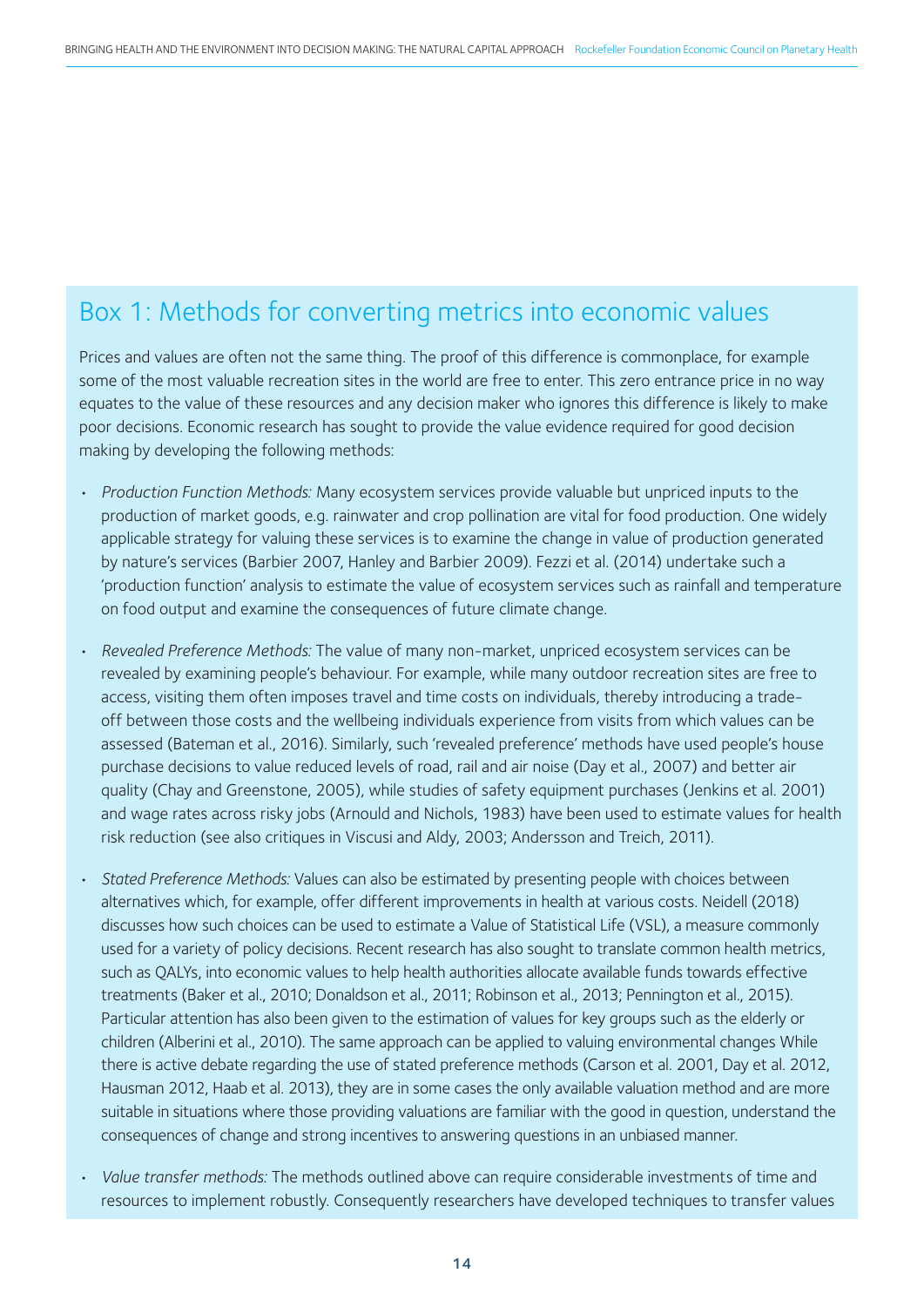from previous studies to obtain lower cost, rapid valuations which can be adapted to the conditions of a given decision making situation (Plummer 2009, Bateman et al. 2011a, Brander et al. 2012, Richardson et al. 2015).

• *Cost-based (non-valuation) methods:* While values are the ideal inputs to decision making, in some circumstances cost estimates provide sufficient information for a decision to be made. For example, Heal (2000) discusses the case of whether or not to take the valleys supplying water to New York out of polluting agricultural production. Here the cost of building a water purification plant far outstripped the cost of paying farmers to change to methods which avoided pollution. This does not provide a value for all of the ecosystem services that would be provided by an unpolluted watershed (including better habitats for wild species, improved recreational quality, etc.) but it does provide a lower boundary on that value, fully justifying taking the watershed out of polluting agriculture (a decision which was subsequently implemented). Similarly the avoidance of damage costs have been widely used to provide useful information to decisions concerning flood assessments (Barbier 2007, Barbier et al. 2013). Care has to be taken with cost based methods though. The costs of attaining desired improvements for biodiversity can be calculated (UK-NEA 2011, Bateman et al. 2013) but these must not be taken as indicators of the value of such conservation.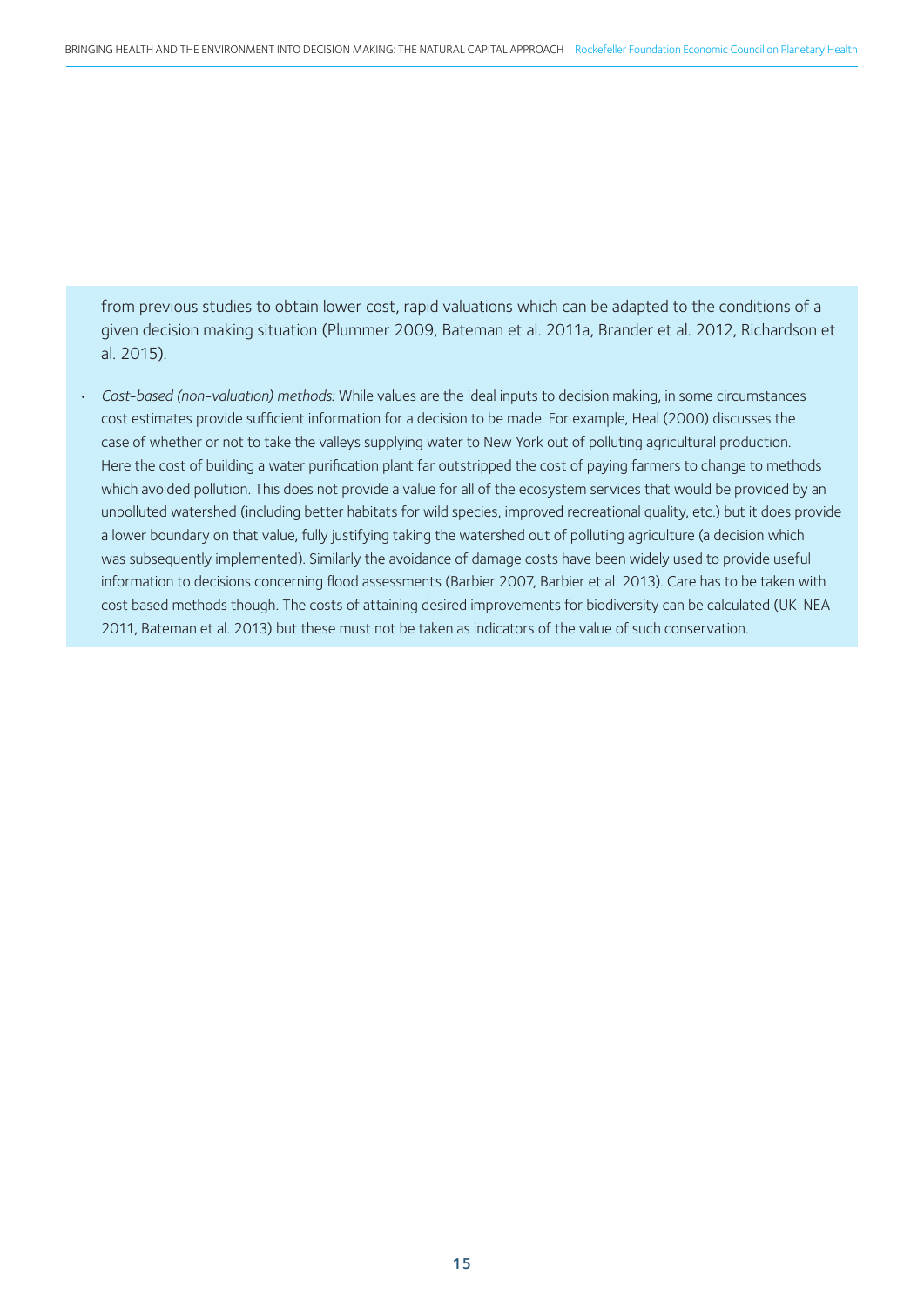## **Conclusions**

The Natural Capital Approach presents an opportunity to consider health and the environment alongside other factors when making policies and taking decisions. It promotes a broad conceptualisation of the multiple ways in which human health and wellbeing and the environment are interconnected, beyond traditional models of environmental hazards and disease. The use of a common economic framework permits explicit consideration of trade-offs, and wider benefits and costs relating to health and the environment, which may otherwise go unaccounted for in decision-making.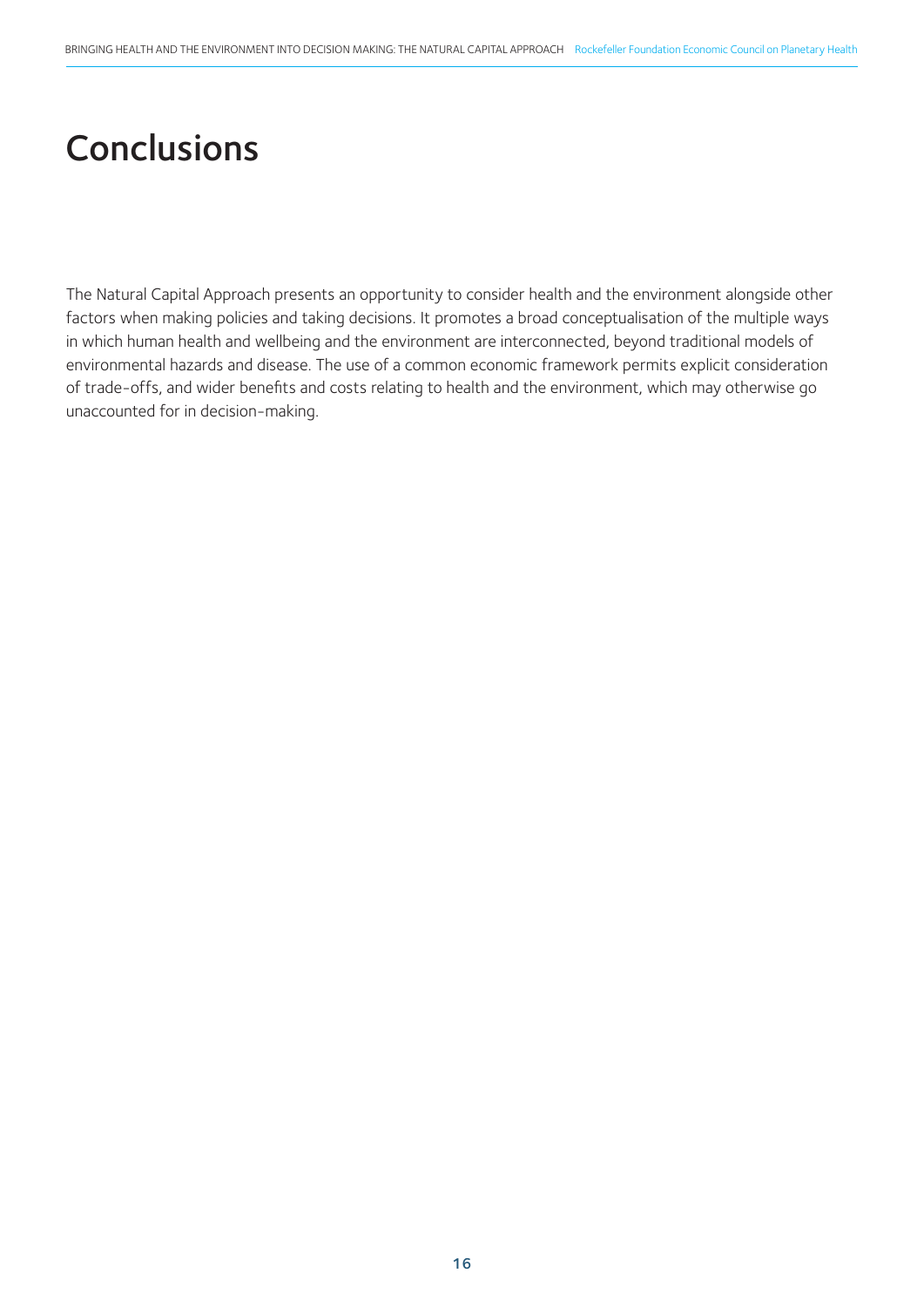# Annex 1: Tables

### Table 1: A Compendium of Health Metrics

| <b>Indicator</b>                                                              | Outcome                                                                             | <b>Potential data sources</b>                                                                                               | Metric                                                                                                                                                                   | <b>Sources</b>                                                                                                                                 |  |  |
|-------------------------------------------------------------------------------|-------------------------------------------------------------------------------------|-----------------------------------------------------------------------------------------------------------------------------|--------------------------------------------------------------------------------------------------------------------------------------------------------------------------|------------------------------------------------------------------------------------------------------------------------------------------------|--|--|
| Exemplar Disease & Risk Indicators                                            |                                                                                     |                                                                                                                             |                                                                                                                                                                          |                                                                                                                                                |  |  |
| Lower respiratory<br>infections associated with<br>ambient air pollution      | Morbidity & mortality                                                               | WHO Global Burden of<br><b>Disease</b>                                                                                      | Disability Adjusted Life<br>Years (DALYs) (relates to<br><b>SDG 11)</b>                                                                                                  | Prüss-Üstün et al. 2016,<br><b>SDSN 2015</b>                                                                                                   |  |  |
| Malaria incidence                                                             | Morbidity & mortality                                                               | WHO Global Burden of<br><b>Disease</b>                                                                                      | DALYs, mortality rate (SDG<br>3 indicator)                                                                                                                               | Prüss-Üstün et al. 2016,<br><b>SDSN 2015</b>                                                                                                   |  |  |
| Road traffic injuries                                                         | Injury-related morbidity &<br>mortality                                             | WHO Global Burden of<br><b>Disease</b>                                                                                      | Road traffic deaths per<br>100,000 population (SDG<br>3 indicator)                                                                                                       | Prüss-Üstün et al. 2016,<br><b>SDSN 2015</b>                                                                                                   |  |  |
| Urban heat exposure                                                           | Heat-related morbidity &<br>mortality                                               | Global Urban Heat<br>Island Data Set, NASA<br>Socioeconomic Data &<br><b>Applications Center</b>                            | Average summer day<br>maximum / night minimum<br>land surface temperatures                                                                                               | CIESIN - Columbia<br>University 2013                                                                                                           |  |  |
| Sanitation coverage                                                           | Morbidity & mortality<br>associated with<br>contaminated water<br>exposure          | <b>WHO &amp; UNICEF Joint</b><br>Monitoring Programme                                                                       | % population with a safely<br>managed sanitation service<br>(SDG 6 indicator)                                                                                            | WHO & UNICEF 2017                                                                                                                              |  |  |
| Exemplar Health, Wellbeing and Health-Related Environment Indicators          |                                                                                     |                                                                                                                             |                                                                                                                                                                          |                                                                                                                                                |  |  |
| Commuting through active<br>travel modes                                      | Physical activity and related<br>health outcomes; reduced<br>urban air pollution    | Censuses, population travel<br>surveys, road traffic count<br>surveys                                                       | % of working population<br>commuting actively                                                                                                                            | de Nazelle et al. 2011,<br>Saelens and Handy 2008                                                                                              |  |  |
| Greenspace availability                                                       | Access to green space with<br>associated mental and<br>physical health outcomes     | Landcover maps, municipal<br>landuse maps, population<br>census data                                                        | % of population living within<br>300m of greenspace of<br>minimum 0.5ha                                                                                                  | <b>WHO 2016</b>                                                                                                                                |  |  |
| Measures of<br>pharmaceuticals and<br>derivatives in aquatic<br>ecosystems    | Water quality with potential<br>ecological and human<br>health impacts              | Direct water sampling,<br>modelling based on<br>pharmaceutical use                                                          | Concentrations of<br>pharmaceuticals/active<br>metabolites in aquatic<br>systems                                                                                         | McDonald and Riemer<br>2008                                                                                                                    |  |  |
| Equity of access to (or<br>residence within) good<br>environmental conditions | Multiple health-related<br>environmental inequities                                 | Integration of spatial socio-<br>demographic population<br>data and multiple health-<br>related environmental<br>indicators | Distributional indicators e.g.<br>availability of greenspace<br>for highest and lowest 20%<br>of population by socio-<br>economic status                                 | Mitchell et al. 2015, Cole et<br>al. 2017                                                                                                      |  |  |
| Value of physical activity in<br>the outdoor environment                      | Environmental support<br>for physical activity<br>and consequent health<br>outcomes | Visit surveys                                                                                                               | Physical activity in the<br>$outdoors \rightarrow metabolic$<br>equivalent (MET) minutes<br>→ Quality Adjusted Life<br>Year (QALY) gains $\rightarrow$<br>monetary value | White et al. 2016                                                                                                                              |  |  |
| Economic valuation of<br>changes in health and<br>wellbeing                   | Changes in health and<br>wellbeing                                                  | Intervention-specific<br>evaluation, models,<br>observations of behaviour,<br>surveys and experiments                       | Monetary value, including<br>values of QALYs and the<br>Value of Statistical Life<br>$(VSL)$ .                                                                           | Vandermeulen et al.<br>2011, Lovell and Taylor<br>2013, Baker et al. 2010,<br>Donaldson et al. 2011,<br>Alberini et al. 2010, Neidell<br>2018. |  |  |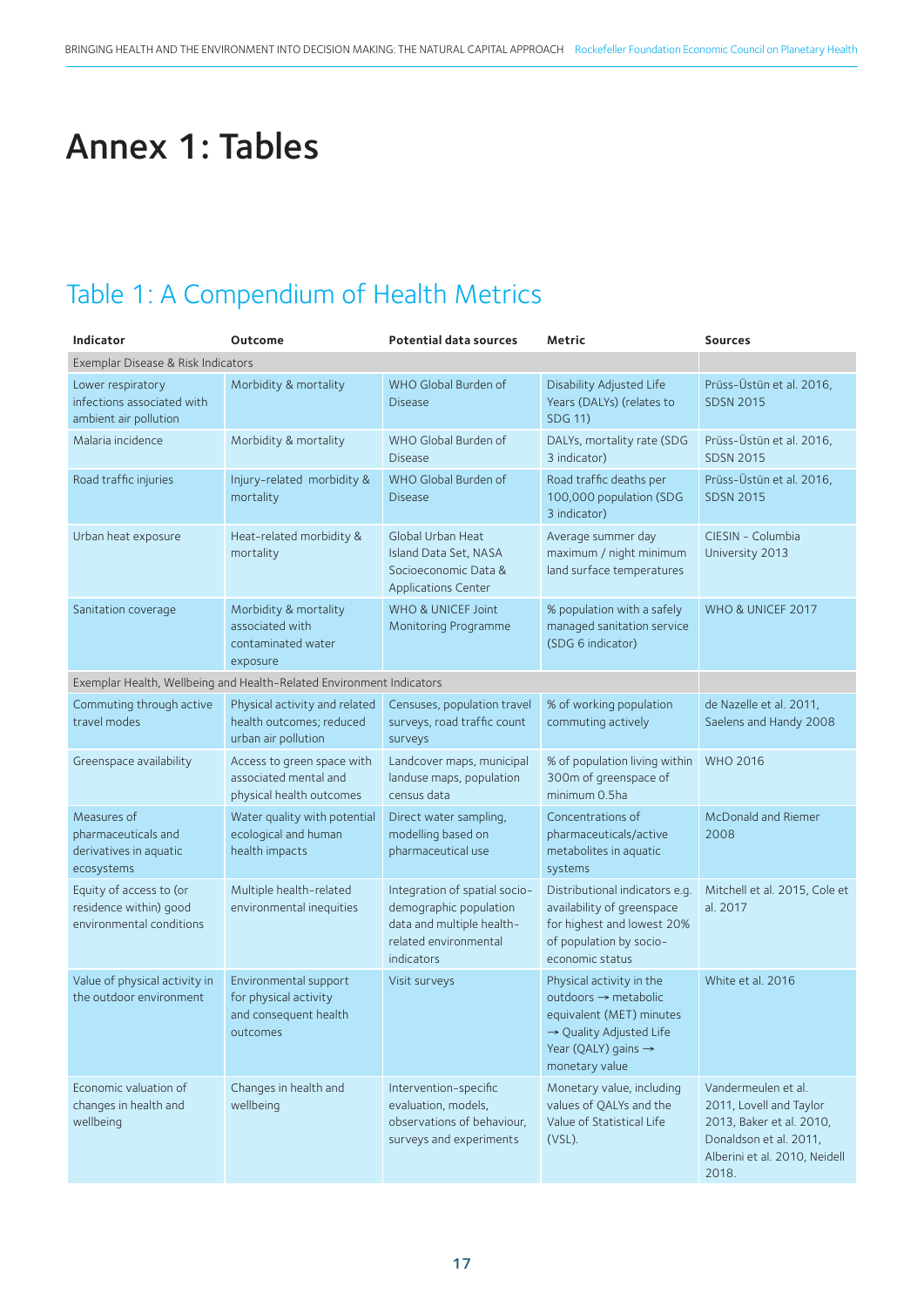### Table 2: A compendium of environmental change metrics

| <b>Environmental</b><br>change issue        | Impact                                                                                                                                                                                                                                                                                                    | <b>Example Metrics</b>                                                                                                                                                                                           | <b>Sources</b>                                                                                                                                                                                                               |
|---------------------------------------------|-----------------------------------------------------------------------------------------------------------------------------------------------------------------------------------------------------------------------------------------------------------------------------------------------------------|------------------------------------------------------------------------------------------------------------------------------------------------------------------------------------------------------------------|------------------------------------------------------------------------------------------------------------------------------------------------------------------------------------------------------------------------------|
| Climate change                              | Increase in temperatures, changes<br>in rainfall patterns, changes in the<br>frequency and duration of extreme<br>weather events. Impacts on food<br>production, infrastructure, habitats<br>and biodiversity, water quantity, quality<br>and flooding, and direct health impacts<br>such as heat stress. | Atmospheric concentrations of greenhouse<br>gases, particularly carbon dioxide (CO <sub>2</sub> ppm),<br>methane (CH <sub>4</sub> ) and nitrous oxide (N <sub>2</sub> O).<br>Mean global temperature change (oC) | IPCC 2013, 2014b, Sanford<br>et al. 2014, Steffen et al.<br>2015.                                                                                                                                                            |
| Freshwater<br>availability                  | Agriculture and food production<br>impacts and dislocation; water poverty;<br>migration and political tensions.                                                                                                                                                                                           | Global water use (thousand km3)<br>$\bullet$<br>Population affected by water shortage (millions)                                                                                                                 | Kummu et al. 2010, UKNEA<br>2011, El-Zein et al. 2014,<br>Steffen et al. 2015.                                                                                                                                               |
| Changes in land use                         | Mainly from conversion of agriculture.<br>Loss of wild species habitat and<br>associated biodiversity, undermining<br>agricultural resilience, dislocation of<br>regional microclimates.                                                                                                                  | Proportion of land used for agriculture (%)                                                                                                                                                                      | Steffen et al. 2015.                                                                                                                                                                                                         |
| Soil erosion and<br>fertility loss          | Threats to food production from<br>over-intensive agricultural systems.<br>Excessive tillage.                                                                                                                                                                                                             | Revised Universal Soil Loss Equation (RUSLE)<br>Soil organic carbon (mg/cm3)<br>Biomass of soil functional guilds                                                                                                | Montgomery 2007, Lambin<br>& Meyfroidt 2011, Mace et<br>al. 2005, Steffen et al. 2015,<br>USDA 2014, Zhang et al. 2017.                                                                                                      |
| Nitrogen and<br>phosphorus<br>pollution     | Supports agricultural production<br>but generates major changes to<br>ecosystems including nutrient<br>pollution to waterways and marine<br>environments.                                                                                                                                                 | Global fertiliser use (nitrogen, phosphorus, and<br>potassium; thousand tonnes).                                                                                                                                 | Corvalan et al. 2005,<br>Steffen et al. 2015,<br>Rockstrom et al. 2009a.                                                                                                                                                     |
| Toxic chemical<br>pollution and<br>exposure | Short and long term health damage;<br>morbidity and mortality.                                                                                                                                                                                                                                            | As per health metrics                                                                                                                                                                                            | Whitmee et el. 2015, UNEP<br>2013, Daughton and Ternes<br>1999.                                                                                                                                                              |
| Overfishing                                 | Threat to marine food supplies.<br>Knock-on impacts upon food webs.<br>Destruction of marine habitat (e.g.<br>coral reef) and associated biodiversity.                                                                                                                                                    | Global marine fish capture (million tonnes of fish)<br>Estimates of population size and viability                                                                                                                | Pope et al. 2010, Steffen et<br>al. 2015, FAO 2016.                                                                                                                                                                          |
| Ocean acidification                         | Threat to food webs, krill, shellfish,<br>fisheries, higher sea mammals. Food<br>supply impacts. Global losses of marine<br>habitat (e.g. coral reef) and associated<br>biodiversity.                                                                                                                     | Global ocean acidification (pH).<br>Mean hydrogen ion concentration (nmol/kg)<br>Global marine fish capture (million tonnes of fish)                                                                             | IPCC 2013, IGBP 2013,<br>Steffen et al. 2015.                                                                                                                                                                                |
| <b>Biodiversity loss</b>                    | Threatens the regulation of many<br>ecosystem-level processes and<br>consequent provision of multiple<br>essential goods and services for<br>humanity ranging from food to<br>medicines.                                                                                                                  | Vertebrate biodiversity index value (1970=1)<br><b>Extinction rates</b><br>Habitat areas<br><b>IUCN Red List</b><br>Species viability measures                                                                   | Thomas et al. 2004, Worm<br>et al. 2006, Rockstrom et<br>al. 2009a, Ackakaya et al<br>2011, Clements et al 2011,<br>Cardinale 2012, CBD 2014,<br>Leadley et al. 2014, WWF<br>2014, Whitmee et el. 2015,<br><b>IUCN 2017.</b> |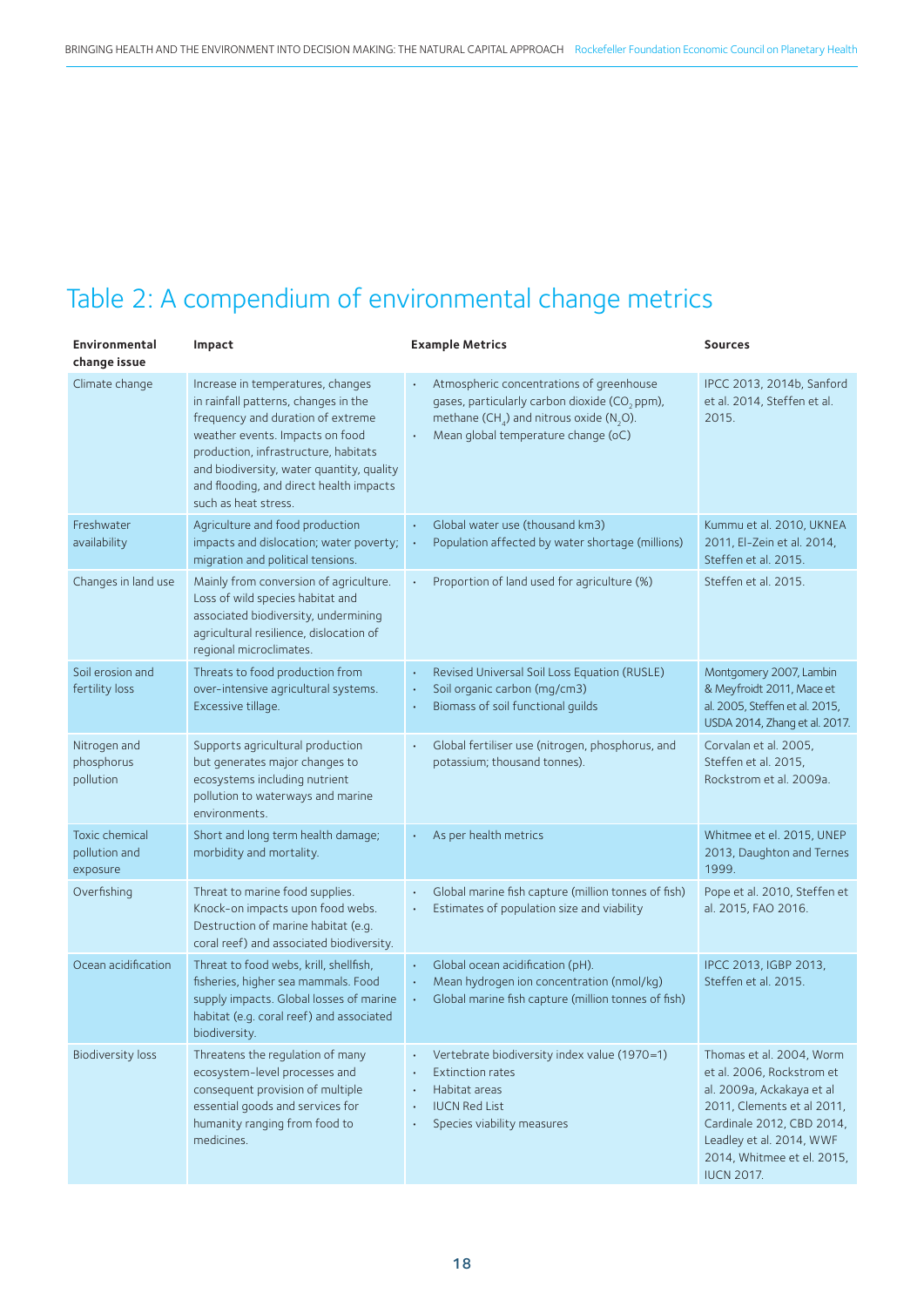| Environmental<br>change issue                                | Impact                                                                                                                                                                             | <b>Example Metrics</b>                                                                                                                                                                                                                | <b>Sources</b>                                                                   |
|--------------------------------------------------------------|------------------------------------------------------------------------------------------------------------------------------------------------------------------------------------|---------------------------------------------------------------------------------------------------------------------------------------------------------------------------------------------------------------------------------------|----------------------------------------------------------------------------------|
| Forest loss                                                  | While some temperate forests are<br>increasing in area, major tropical<br>forests are in severe decline. This<br>causes direct loss of forest resources                            | Tropical forest loss (compared with 1700<br>baseline) (%)                                                                                                                                                                             | Steffen et al. 2015.                                                             |
| Primary energy use                                           | Major contributor to climate change<br>from fossil fuel combustion.                                                                                                                | Energy use (exajoules).<br>Atmospheric concentrations of greenhouse<br>gases, particularly carbon dioxide, methane and<br>nitrous oxide.<br>Atmospheric concentration of CO <sub>2</sub> (ppm)<br>Mean global temperature change (oC) | Steffen et al. 2015,<br>Chapman 2014, Blankart<br>2017.                          |
| Non-linear changes<br>in all of the above                    | Past trends may disguise 'thresholds'<br>beyond which impacts may rapidly<br>accelerate, sometimes resulting in<br>'tipping point' effects where entire<br>ecosystems are changed. | As per the above                                                                                                                                                                                                                      | Barnosky et al. 2012,<br>Regime Shifts Database<br>2017.                         |
| Interactions<br>between multiple<br>environmental<br>threats | Where multiple threats interact to<br>generate effects which are greater<br>than the sum of their individual<br>impacts.                                                           | As per the above but across multiple metrics.<br>Novel chemical cocktail metrics where pollutants<br>interact.                                                                                                                        | Whitmee et el. 2015,<br>Barnosky et al. 2013,<br>Regime Shifts Database<br>2017. |
| Economic valuation<br>of environmental<br>changes            | Gains and losses in wellbeing induced<br>by changes in the environment                                                                                                             | As per the above but using the single metric of<br>economic values.                                                                                                                                                                   | Bateman et al. 2002,<br>2011b, Freeman et al. 2014.                              |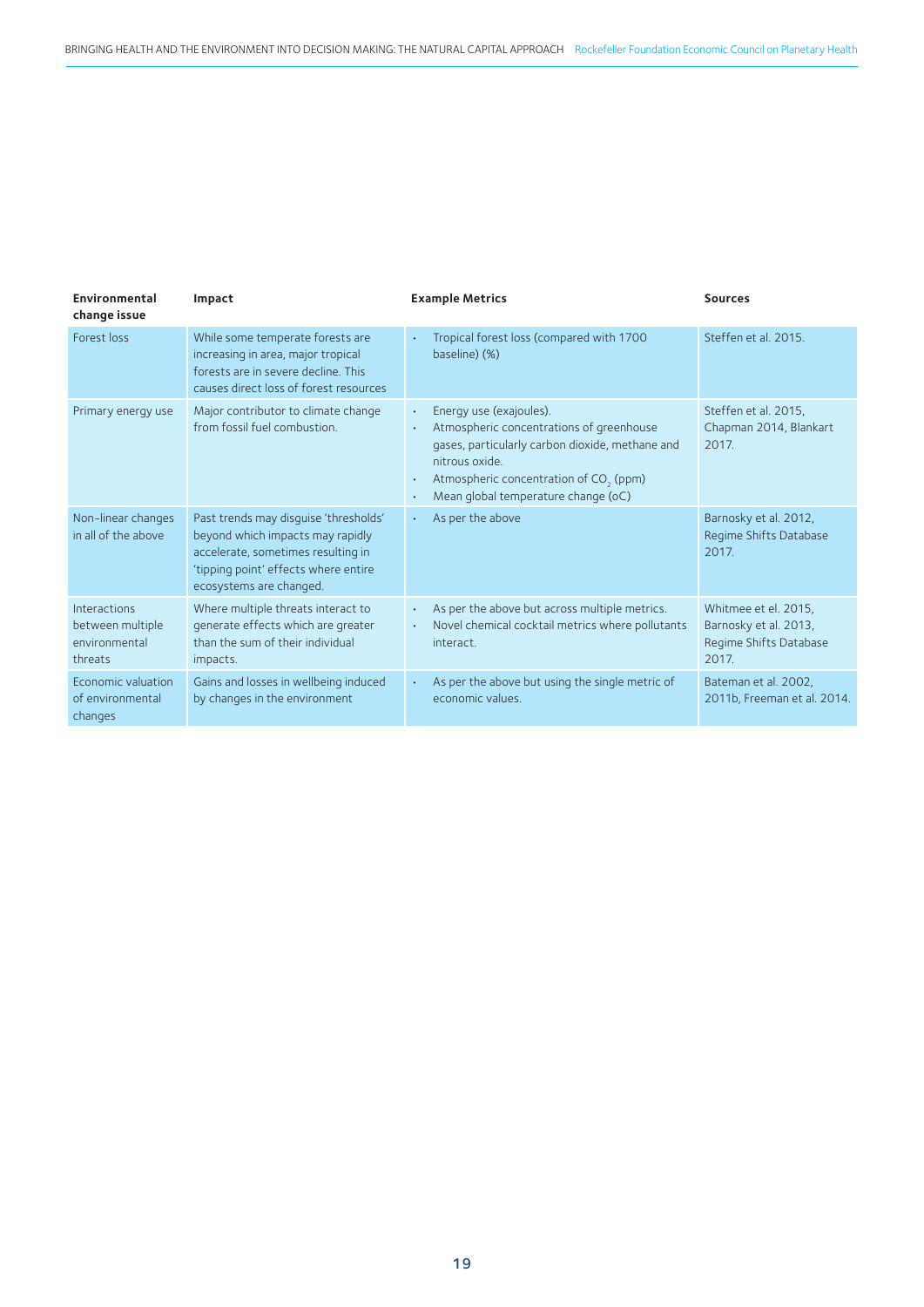### References

- Agarwala, M., G. Atkinson, C. Baldock, and B. Gardiner. 2014. "Natural capital accounting and climate change." Nature Climate Change 4:520-522.
- Akçakaya, H. R., Mace, G. M., Gaston, K. J., Regan, H., Punt, A., Butchart, S. H., Keith, D. A. and Gärdenfors, U. (2011), The SAFE index is not safe. Frontiers in Ecology and the Environment, 9: 485–486, doi:10.1890/11.WB.025
- Alberini, A., Bateman, I.J., Loomes, G. and ŠĐasný, M. (2010) Valuation of Environment-Related Health Risks for Children, OECD Publishing, Paris.
- Andersson, H. and Treich, N. (2011) The Value of a Statistical Life, in de Palma, A., Lindsey, R., Quinet, E. and Vickerman, R. (Eds.) A Handbook of Transport Economics, Edward Elgar, Cheltenham, p. 396-424.
- Arnesen, T., and E. Nord. 1999. "The value of DALY life: problems with ethics and validity of disability adjusted life years." BMJ 319 (7222):1423-5.
- Arnould, R.J. and Nichols, L.M. (1983) Wage-Risk Premiums and Workers' Compensation: A Refinement of Estimates of Compensating Wage Differential, Journal of Political Economy, 91(2):332-340, https://doi.org/10.1086/261149
- Atkinson, Giles, Ian Bateman, and Susana Mourato. 2012. "Recent advances in the valuation of ecosystem services and biodiversity." Oxford Review of Economic Policy 28 (1):22-47.
- Baker, R., Bateman, I.J., Donaldson, C., Jones-Lee, M., Lancsar, E., Loomes, G., Mason, H., Odejar, M., Prades, J.L.P., Robinson, A., Ryan, M., Shackley, P., Smith, R., Sugden, R. and Wildman, J. (2010) Weighting and valuing quality-adjusted life-years using stated preference methods: preliminary results from the Social Value of a QALY Project, Health Technology Assessment, 14(27): 1- 161.
- Barbier, Edward B. 2007. "Valuing ecosystem services as productive inputs." Economic Policy 22 (49):177-229.
- Barbier, Edward B, Ioannis Y Georgiou, Brian Enchelmeyer, and Denise J Reed. 2013. "The value of wetlands in protecting southeast Louisiana from hurricane storm surges." PloS ONE 8 (3):e58715. doi: 10.1371/journal.pone.0058715.
- Barnosky AD, Hadly EA, Bascompte J, et al. (2012) Approaching a state shift in Earth's biosphere. Nature; 486: 52–58.
- Barnosky AD, Brown JH, Daily GC, et al. (2013) Scientific consensus on maintaining humanity's life support systems in the 21st century. Information for policy makers, Stanford University.
- Bateman, I.J., Brouwer, R., Ferrini, S., Schaafsma, M., Barton, D.N., Dubgaard, A., Hasler, B., Hime, S., Liekens, I., Navrud, S., De Nocker, L., ŠĐeponaviĐiĐtĐ, R., and SemĐnienĐ, D. (2011a) Making benefit transfers work: Deriving and testing principles for value transfers for similar and dissimilar sites using a case study of the non-market benefits of water quality improvements across Europe, Environmental and Resource

Economics, 50(3): 356-387, DOI 10.1007/s10640-011- 9476-8.

- Bateman, I.J., Carson, R.T., Day, B., Hanemann, W.M., Hanley, N., Hett, T., Jones-Lee, M., Loomes, G., Mourato, S., ÖzdemiroĐlu, E., Pearce, D.W., Sugden, R. and Swanson, J. (2002) Economic Valuation with Stated Preference Techniques: A Manual, Edward Elgar Publishing, Cheltenham.
- Bateman, I.J., Coombes, E., Fitzherbert, E., Badura, T., Binner, A., Carbone, C., Fisher, B., Naidoo, R., Watkinson, A.R. (2015) Conserving tropical biodiversity via market forces and spatial targeting, Proceedings of the National Academy of Sciences (PNAS), 112 (24) 7408–7413, doi: 10.1073/ pnas.1406484112
- Bateman, I.J., Harwood, A., Mace, G.M., Watson, R., Abson, D.J., Andrews, B., Binner, A., Crowe, A., Day, B.H., Dugdale, S., Fezzi, C., Foden, J., Haines-Young, R., Hulme, M., Kontoleon, A., Lovett, A.A., Munday, P., Pascual, U., Paterson, J., Perino, G., Sen, A., Siriwardena, G., van Soest D., and Termansen, M. (2013) Bringing ecosystem services into economic decision making: Land use in the UK, Science, Vol 341, No. 6141: 45- 50, 5th July 2013. DOI: 10.1126/science.1234379
- Bateman, I.J., Mace, G., Fezzi, C. Atkinson, G. and Turner, R.K. (2011b) Economic analysis for ecosystem service assessment, Environmental & Resource Economics 48:177-218. doi: 10.1007/s10640-010-9418-x.
- Bateman, I.J. and Wheeler, B.W. (2017) Bringing health and the environment into decision making: A natural capital framework, joint LEEP/ECEHH working paper, University of Exeter.
- Blankart C.B. (2017) Peak Oil Theory. In: Frey B., Iselin D. (Eds.) Economic Ideas You Should Forget. Springer, Cham, https:// doi.org/10.1007/978-3-319-47458-8\_10
- Brander, Luke M, Ingo Bräuer, Holger Gerdes, Andrea Ghermandi, Onno Kuik, Anil Markandya, . . . Hans Vos. 2012. "Using meta-analysis and GIS for value transfer and scaling up: Valuing climate change induced losses of European wetlands." Environmental and Resource Economics 52 (3):395-413.
- Cardinale, B. (2012) Impacts of Biodiversity Loss, Science, 336(6081): 552-553, DOI: 10.1126/science.1222102
- Carson, R.T., Flores, N.E. and Meade, N.F. (2001) Contingent Valuation: Controversies and Evidence, Environmental and Resource Economics, 19(2): 173–210, https://doi. org/10.1023/A:1011128332243
- Chapman, I. (2014) The end of Peak Oil? Why this topic is still relevant despite recent denials, Energy Policy, Volume 64, Pages 93-101, ISSN 0301-4215, https://doi.org/10.1016/j. enpol.2013.05.010.
- Chay, K.Y. and Greenstone, M. (2005) Does Air Quality Matter? Evidence from the Housing Market, Journal of Political Economy, 113(2): 376-424, https://doi.org/10.1086/427462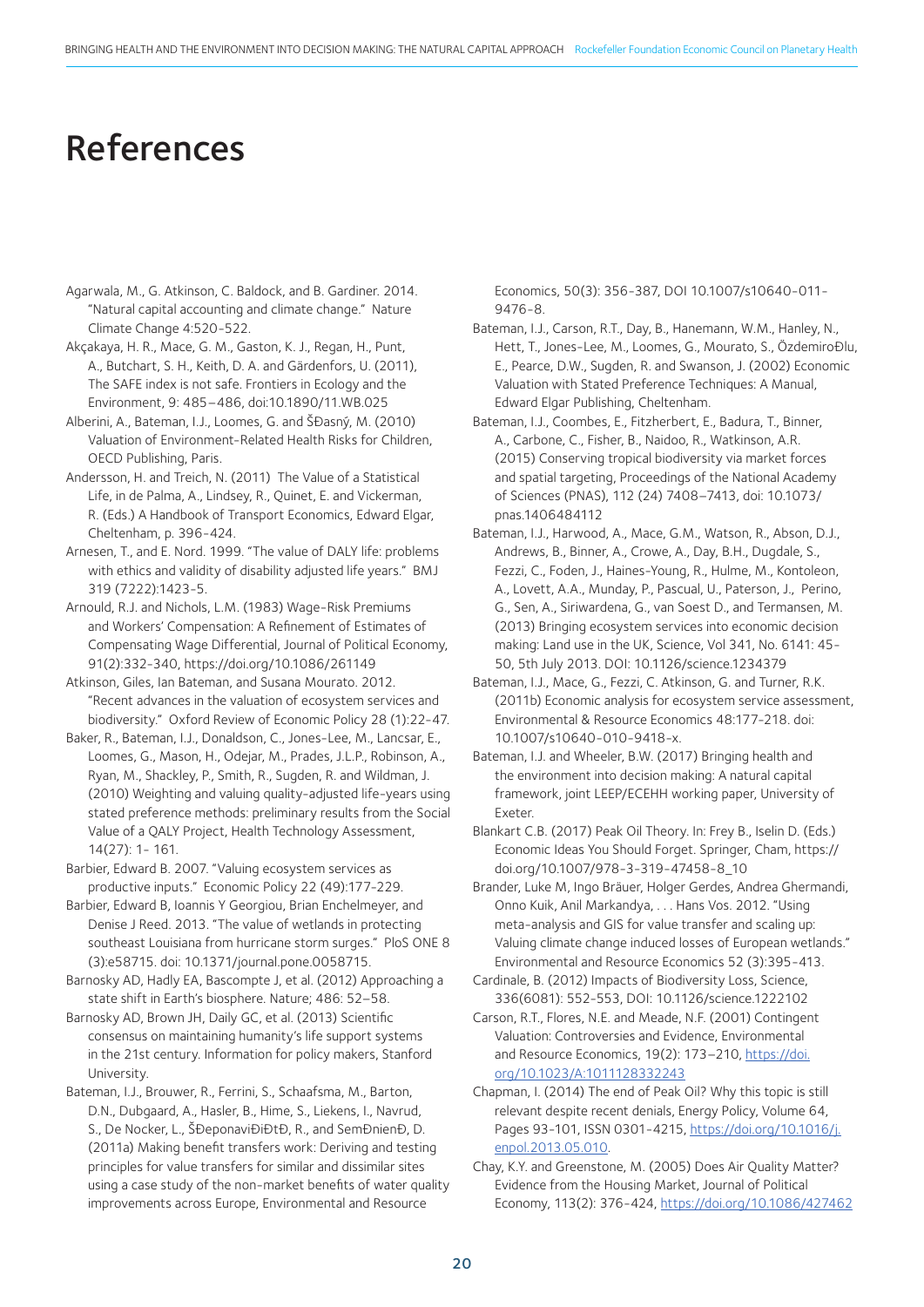CIESIN - Columbia University. 2013. "Global Urban Heat Island (UHI) Data Set, 2013." NASA Socioeconomic Data and Applications Center (SEDAC), accessed Nov 2017. http:// dx.doi.org/10.7927/H4H70CRF.

Clements, G. R., Bradshaw, C. J., Brook, B. W. and Laurance, W. F. (2011), The SAFE index: using a threshold population target to measure relative species threat. Frontiers in Ecology and the Environment, 9: 521–525, doi:10.1890/100177

Cole, Helen V S, Melisa Garcia Lamarca, James J T Connolly, and Isabelle Anguelovski. 2017. "Are green cities healthy and equitable? Unpacking the relationship between health, green space and gentrification." Journal of Epidemiology and Community Health. doi: 10.1136/jech-2017-209201.

Corvalan C, Hales S, McMichael AJ, eds., (2005) Millennium Ecosystem Assessment. Ecosystems, in Millennium ecosystem assessment: current state and trends: findings of the condition and trends working group ecosystems and human well-being. Washington DC: Island Press.

Daughton CG, Ternes TA. (1999) Pharmaceuticals and personal care products in the environment: agents of subtle change? Environ Health Perspect, 107 (suppl 6): 907–38.

Day, B.H., Bateman, I.J., Carson, R.T., Dupont, D., Louviere, J.J., Morimoto, S., Scarpa, R. and Wang, P. (2012) Ordering effects and choice set awareness in repeat-response stated preference studies, Journal of Environmental Economics and Management, 63: 73–91; doi:10.1016/j.jeem.2011.09.001

Day, B.H., Bateman, I.J. and Lake, I. (2007) Beyond implicit prices: recovering theoretically consistent and transferable values for noise avoidance from a hedonic property price model, Environmental and Resource Economics, 37(1): 211-232, DOI 10.1007/s10640-007-9121-8

Day, B.H. and Couldrick, L. (2013). Payment for Ecosystem Services Pilot Project: The Fowey River Improvement Auction: Defra.

de Nazelle, Audrey, Mark J. Nieuwenhuijsen, Josep M. Antó, Michael Brauer, David Briggs, Charlotte Braun-Fahrlander, . . . Erik Lebret. 2011. "Improving health through policies that promote active travel: A review of evidence to support integrated health impact assessment." Environment International 37 (4):766-777. doi: https://doi.org/10.1016/j. envint.2011.02.003.

Dolan, Paul, Tessa Peasgood, and Mathew White. 2008. "Do we really know what makes us happy? A review of the economic literature on the factors associated with subjective wellbeing." Journal of Economic Psychology 29 (1):94-122. doi: http://dx.doi.org/10.1016/j.joep.2007.09.001.

Dolan, Paul, and Mathew P. White. 2007. "How Can Measures of Subjective Well-Being Be Used to Inform Public Policy?" Perspectives on Psychological Science 2 (1):71-85. doi: 10.1111/j.1745-6916.2007.00030.x.

Donaldson, C., Baker, R., Mason, H., Jones-Lee, M., Lancsar, E., Wildman, J., Bateman, I.J., Loomes, G., Robinson, A., Sugden, R., Pinto Prades, J-L., Ryan, M., Shackley, P. and Smith, R. (2011) The social value of a QALY: raising the bar or barring the raise?, BMC Health Services Research, 11:8, http://www. biomedcentral.com/1472-6963/11/8

Egan, Kevin J, Joseph A Herriges, Catherine L Kling, and John A Downing. 2009. "Valuing water quality as a function of water quality measures." American Journal of Agricultural Economics 91 (1):106-123.

El-Zein A, Jabbour S, Tekce B, et al. (2014) Health and ecological sustainability in the Arab world: a matter of survival. Lancet, 383: 458–76, 2014, DOI: http://dx.doi.org/10.1016/S0140- 6736(13)62338-7

European Parliament. 2002. Directive 2002/49/EC of the European Parliament and of the Council of 25 June 2002 relating to the assessment and management of environmental noise. European Commission.

FAO (2016) The State of World Fisheries and Aquaculture 2016: Contributing to food security and nutrition for all, The Food and Agriculture Organization of the United Nations (FAO), Rome, available at: http://www.fao.org/3/a-i5555e.pdf

Fezzi, C., Bateman, I.J., Askew, T., Munday, P., Pascual, U., Sen, A. and Harwood, A., (2014) Valuing provisioning ecosystem services in agriculture: a climate scenario analysis for the United Kingdom, Environmental and Resource Economics, 57(2):197-214, DOI 10.1007/s10640-013-9663-x

Fisher, Brendan, and R. Kerry Turner. 2008. "Ecosystem services: Classification for valuation." Biological Conservation 141 (5):1167-1169. doi: http://dx.doi.org/10.1016/j. biocon.2008.02.019.

Freeman, A.M. III, Herriges, J.A. and Kling, C.L. (2014) The measurement of environmental and resource values: theory and methods, Third edition, RFF Press, Taylor & Francis, Oxon.

Fullman, Nancy, Ryan M. Barber, Amanuel Alemu Abajobir, Kalkidan Hassen Abate, Cristiana Abbafati, Kaja M. Abbas, . . . Christopher J. L. Murray. 2017. "Measuring progress and projecting attainment on the basis of past trends of the health-related Sustainable Development Goals in 188 countries: an analysis from the Global Burden of Disease Study 2016." The Lancet 390 (10100):1423-1459. doi: 10.1016/ S0140-6736(17)32336-X.

Garber, Peter M. 1989. "Tulipmania." Journal of Political Economy:535-560.

Grellier, J., M. P. White, M. Albin, S. Bell, L. R. Elliott, M. Gascon, . . . L. E. Fleming. 2017. "BlueHealth: a study programme protocol for mapping and quantifying the potential benefits to public health and well-being from Europe's blue spaces." BMJ Open 7 (6):e016188. doi: 10.1136/bmjopen-2017-016188.

Haab, T.C., Interis, M.G., Petrolia, D.R. and Whitehead, J.R. (2013)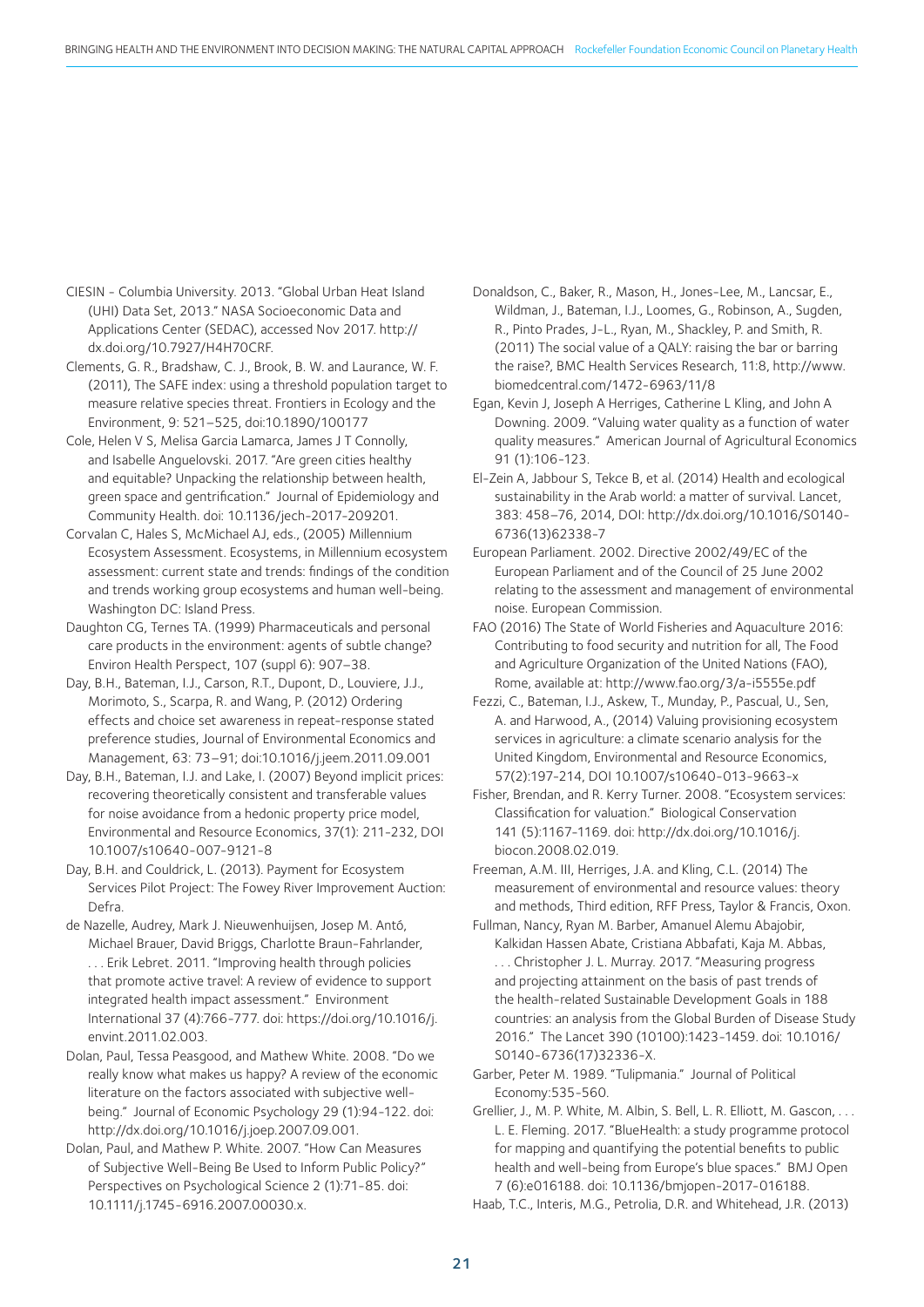From Hopeless to Curious? Thoughts on Hausman's "Dubious to Hopeless" Critique of Contingent Valuation, Applied Economic Perspectives and Policy, 35(4): 593–612, https:// doi.org/10.1093/aepp/ppt029

Hanley, Nick and Edward B. Barbier. 2009. Pricing nature: costbenefit analysis and environmental policy: Edward Elgar Publishing.

Hartig, T., R. Mitchell, S. de Vries, and H. Frumkin. 2014. "Nature and health." Annu Rev Public Health 35:207-28. doi: 10.1146/ annurev-publhealth-032013-182443.

Hausman, J. (2012) Contingent Valuation: From Dubious to Hopeless, Journal of Economic Perspectives, 26(4): 43-56, DOI: 10.1257/jep.26.4.43

Heal, G. M. (2000) Valuing Ecosystem Services, Ecosystems, 3(1): 24-30.

Heal, G. M., Barbier, E. B., Boyle, K. J., Covich, A. P., Gloss, S. P., Hershner, C. H., Hoehn, J.P., Pringle, C.M., Polasky, S., Segerson, K. and Shrader-Frechette, K. (2005). Valuing ecosystem services: toward better environmental decisionmaking. National Academies Press, Washington, D.C.

Huber, Machteld, J André Knottnerus, Lawrence Green, Henriëtte van der Horst, Alejandro R Jadad, Daan Kromhout, . . . Henk Smid. 2011. "How should we define health?" BMJ 343. doi: 10.1136/bmj.d4163.

IGBP. IOC, SCOR. (2013) Ocean acidification summary for Policymakers, Third symposium on the ocean in a high-COĐ world. Stockholm, Sweden: International Geosphere-Biosphere Programme.

IPCC Climate change 2013. (2013). The Physical Science Basis Working Group I contribution to the fifth assessment report of the Intergovernmental Panel on Climate Change. Cambridge, UK and New York, USA: Cambridge University Press.

IPCC (2014a) Climate Change 2014: Synthesis Report. Contribution of Working Groups I, II and III to the Fifth Assessment Report of the Intergovernmental Panel on Climate Change [Core Writing Team, R.K. Pachauri and L.A. Meyer (eds.)]. IPCC, Geneva, Switzerland, 151 pp.

IPCC (2014b) Impacts, adaptation, and vulnerability. Part A: global and sectoral aspects. Contribution of Working Group II to the fifth assessment report of the Intergovernmental Panel on Climate Change. In: Field CB, Barros VR, Dokken DJ, et al, eds. Climate Change 2014. Cambridge, UK and New York, USA: Cambridge University Press.

IUCN 2017. The IUCN Red List of Threatened Species. Version 2017-3. <http://www.iucnredlist.org>. Downloaded on 05 December 2017.

Jackson, Richard J., Andrew L. Dannenberg, and Howard Frumkin. 2013. "Health and the Built Environment: 10 Years After." American Journal of Public Health 103 (9):1542-1544. doi: 10.2105/ajph.2013.301482.

Jenkins, R. R., Owens, N. and Wiggins, L.B. (2001) Valuing reduced risks to children: The case of bicycle safety helmets, Contemporary Economic Policy 19(4), 397-408.

Krutilla, John V. 1967. "Conservation Reconsidered." The American Economic Review 57 (4):777-786. doi: 10.2307/1815368.

Kummu M, Ward PJ, de Moel H, Varis O. Is physical water scarcity a new phenomenon? Global assessment of water shortage over the last two millennia. Environ Res Lett 2010; 5: 034006.

Lambin EF, Meyfroidt P. (2011) Global land use change, economic globalization, and the looming land scarcity. Proc Natl Acad Sci, 108: 3465–72.

Lande, R. (1993) Risks of Population Extinction from Demographic and Environmental Stochasticity and Random Catastrophes, The American Naturalist, 142(6): 911-927, URL: http://www. jstor.org/stable/2462690

Landers, D.H., and A.M. Nahlik. 2013. Final Ecosystem Goods and Services Classification System (FEGS-CS). EPA/600/R-13/ ORD-004914. . Washington, D.C.: U.S. Environmental Protection Agency.

Leadley, P.W., Krug, C.B., Alkemade, R., Pereira, H.M., Sumaila U.R., Walpole, M., Marques, A., Newbold, T., Teh, L.S.L, van Kolck, J., Bellard, C., Januchowski-Hartley, S.R. and Mumby, P.J. (2014): Progress towards the Aichi Biodiversity Targets: An Assessment of Biodiversity Trends, Policy Scenarios and Key Actions, Technical Series 78, Secretariat of the Convention on Biological Diversity, Montreal, Canada.

Lovell, Sarah Taylor, and John R. Taylor. 2013. "Supplying urban ecosystem services through multifunctional green infrastructure in the United States." Landscape Ecology 28 (8):1447-1463. doi: 10.1007/s10980-013-9912-y.

Mace, G.M., Bateman, I.J., Albon, S., Balmford, A., Brown, C., Church, A., Haines-Young, R., Pretty, J., Turner, R.K., Vira, B. and Winn, J. (2011) Conceptual framework and methodology, in The UK National Ecosystem Assessment Technical Report, UK National Ecosystem Assessment, UNEP-WCMC, Cambridge, also available from http://uknea.unep-wcmc.org/.

Mace G, Masundire H, Baillie J, et al, eds. (2005) Millennium Ecosystem Assessment. Biodiversity, in Millennium ecosystem assessment: current state and trends: findings of the condition and trends working group ecosystems and human well-being. Washington, DC: Island Press.

McDonald, MD, and D Riemer. 2008. "The fate of pharmaceuticals and personal care products in the environment." In Oceans and Human Health: Risks and Remedies from the Seas, edited by P Walsh, S Smith, L Fleming, H Solo-Gabriele and W Gerwick, 161-179. London: Academic Press.

Millennium Ecosystem Assessment. 2005. Ecosystems and Human Well-being: Synthesis. Washington, DC: Island Press.

Mitchell, Richard J., Elizabeth A. Richardson, Niamh K. Shortt, and Jamie R. Pearce. 2015. "Neighborhood Environments and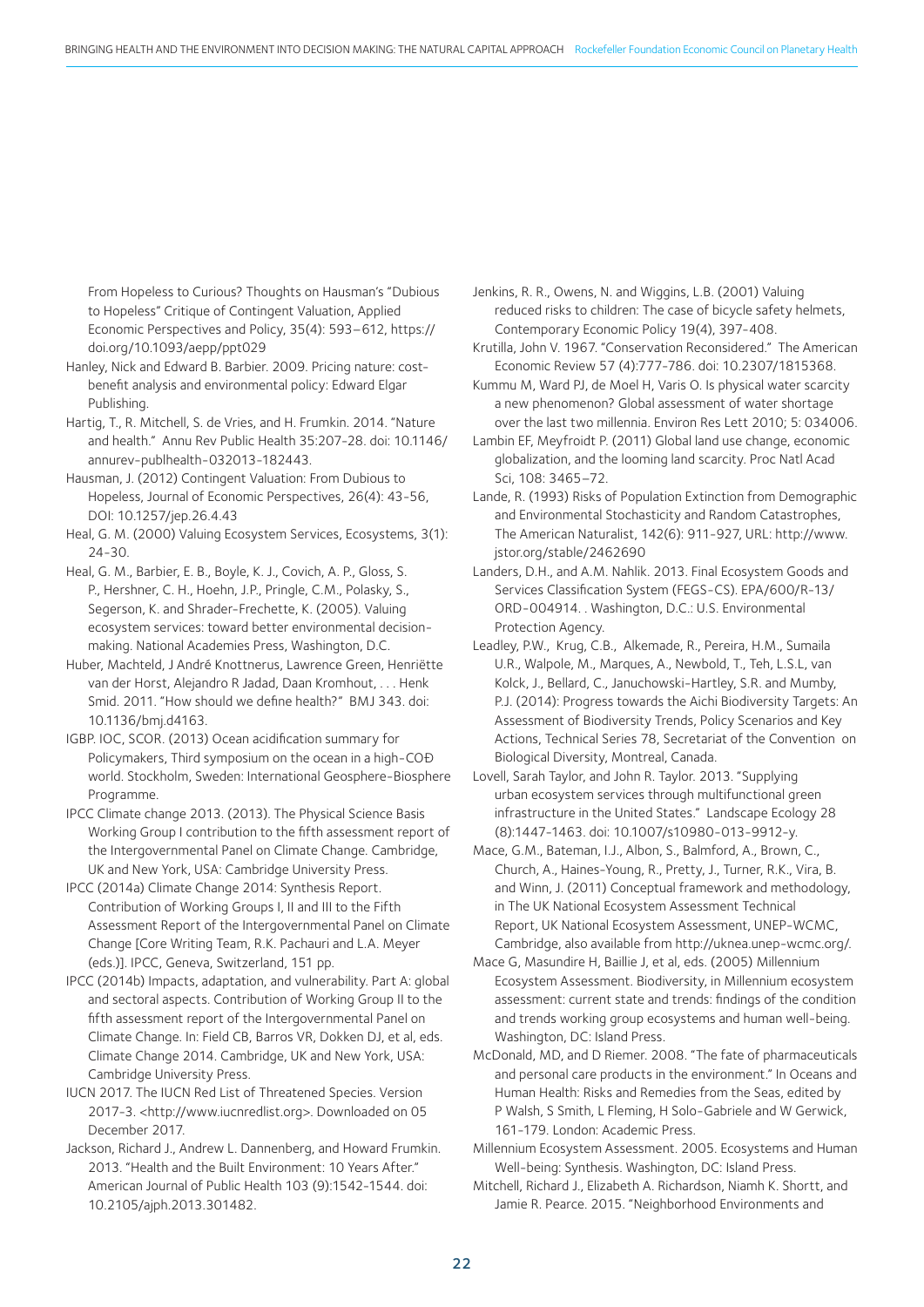Socioeconomic Inequalities in Mental Well-Being." American Journal of Preventive Medicine 49 (1):80-84. doi: http:// dx.doi.org/10.1016/j.amepre.2015.01.017.

- Montgomery DR. (2007) Soil erosion and agricultural sustainability. Proc Natl Acad Sci, 104: 13268–72.
- NAO (2015) Environmental and sustainability metrics: Briefing for the Environmental Audit Committee, The National Audit Office, United Kingdom, available at: https://www.nao.org. uk/wp-content/uploads/2015/10/Environmental-and-Sustainability-metrics-briefing-updated.pdf
- NCC. 2014. The State of Natural Capital. London: Department for Environment Food and Rural Affairs.
- Neidell (2018) Valuing human health effects from global environmental change, paper prepared for the meeting of the Rockefeller Foundation Economic Council on Planetary Health, The Oxford Martin School, Oxford, 8th-9th February 2018.
- Non-Communicable Disease Risk Factor Collaboration. 2016. "Worldwide trends in diabetes since 1980: a pooled analysis of 751 population-based studies with  $4·4$  million participants." The Lancet 387 (10027):1513-1530. doi: 10.1016/S0140-6736(16)00618-8.
- OECD. 2013. "Measuring well-being and progress." OECD, accessed Nov 2017. http://www.oecd.org/statistics/ measuring-well-being-and-progress.htm.
- OED Online. 2014. "intrinsic, adj. and n.". In Oxford English Dictionary. Oxford: Oxford University Press.
- Pennington, M., Baker, R., Brouwer, W., Mason, H., Hansen, D. G., Robinson, A., Donaldson, C. (2015) Comparing WTP values of different types of QALY gain elicited from the general public, in Health Economics 24 (3) pp. 280–293.
- Plummer, Mark L. 2009. "Assessing benefit transfer for the valuation of ecosystem services." Frontiers in Ecology and the Environment 7 (1):38-45.
- Pope, K.L., Lochmann, S.E. and Young, M.K. (2010) Methods for Assessing Fish Populations, in Quist M. C. and Hubert, W. A. (Editors), Inland fisheries management in North America, 3rd edition. American Fisheries Society, Bethesda, Maryland, available from http://digitalcommons.unl.edu/ncfwrustaff
- Prüss-Üstün, Annette, J. Wolf, C. Corvalán, Robert Bos, and M. Neira. 2016. Preventing disease through healthy environments: a global assessment of the burden of disease from environmental risks. Second edition ed. Geneva, Switzerland: World Health Organization.
- Regime Shifts Database (2017) Regime Shifts Database, available at http://www.regimeshifts.org
- Rehdanz, Katrin. 2006. "Hedonic Pricing of Climate Change Impacts to Households in Great Britain." Climatic Change 74 (4):413-434.
- Richardson, Leslie, John Loomis, Timm Kroeger, and Frank Casey. (2015) The role of benefit transfer in ecosystem service

valuation. Ecological Economics, Volume 115, Pages 51-58, doi: http://dx.doi.org/10.1016/j.ecolecon.2014.02.018.

Robinson, A., Gyrd-hansen, D., Bacon, P., Baker, R., Pennington, M., Donaldson, C. (2013) Estimating a WTP-based value of a QALY: The 'chained' approach, in Social Science and Medicine 92 pp. 92-104.

- Rockström, J., W. Steffen, K. Noone, Å. Persson, F.S. Chapin, III, E.F. Lambin, T.M. Lenton, M. Scheffer, C. Folke, H.J. Schellnhuber, B. Nykvist, C.A. de Wit, T. Hughes, S. van der Leeuw, H. Rodhe, S. Sörlin, P.K. Snyder, R. Costanza, U. Svedin, M. Falkenmark, L. Karlberg, R.W. Corell, V.J. Fabry, J. Hansen, B. Walker, D. Liverman, K. Richardson, P. Crutzen, and J.A. Foley (2009a) A safe operating space for humanity. Nature, 461, 472-475, doi:10.1038/461472a
- Rockström, J., W. Steffen, K. Noone, Å. Persson, F. S. Chapin, III, E. Lambin, T. M. Lenton, M. Scheffer, C. Folke, H. Schellnhuber, B. Nykvist, C. A. De Wit, T. Hughes, S. van der Leeuw, H. Rodhe, S. Sörlin, P. K. Snyder, R. Costanza, U. Svedin, M. Falkenmark, L. Karlberg, R. W. Corell, V. J. Fabry, J. Hansen, B. Walker, D. Liverman, K. Richardson, P. Crutzen, and J. Foley (2009b) Planetary boundaries: exploring the safe operating space for humanity, Ecology and Society, 14(2): 32. URL: http://www. ecologyandsociety.org/vol14/iss2/art32/
- Saelens, Brian E., and Susan L. Handy. 2008. "Built Environment Correlates of Walking: A Review." Medicine and science in sports and exercise 40 (7 Suppl):S550-S566. doi: 10.1249/ MSS.0b013e31817c67a4.

Sanford T, Frumhoff PC, Luers A, Gulledge J. (2014) The climate policy narrative for a dangerously warming world. Nature Climate Change, 4: 164–66.

- Schlenker, Wolfram, W. Michael Hanemann, and Anthony C. Fisher. 2006. "The Impact of Global Warming on U.S. Agriculture: An Econometric Analysis of Optimal Growing Conditions." Review of Economics and Statistics 88 (1):113-125. doi: 10.1162/ rest.2006.88.1.113.
- Schlenker, Wolfram, and Michael J Roberts. 2009. "Nonlinear temperature effects indicate severe damages to US crop yields under climate change." Proceedings of the National Academy of Sciences 106 (37):15594-15598.
- SDSN. 2015. Indicators and a Monitoring Framework for the Sustainable Development Goals: Launching a data revolution for the SDGs. https://sustainabledevelopment.un.org/index. php?page=view&type=400&nr=2013&menu=35: Sustainable Development Solutions Network.
- CBD (Secretariat of the Convention on Biological Diversity) (2014) Global Biodiversity Outlook 4. Montreal: Convention on Biological Diversity.
- Steffen W, Broadgate W, Deutsch L, Gaffney O, Ludwig C. (2015) The trajectory of the Anthropocene: the great acceleration. The Anthropocene Review, 2: 81–98.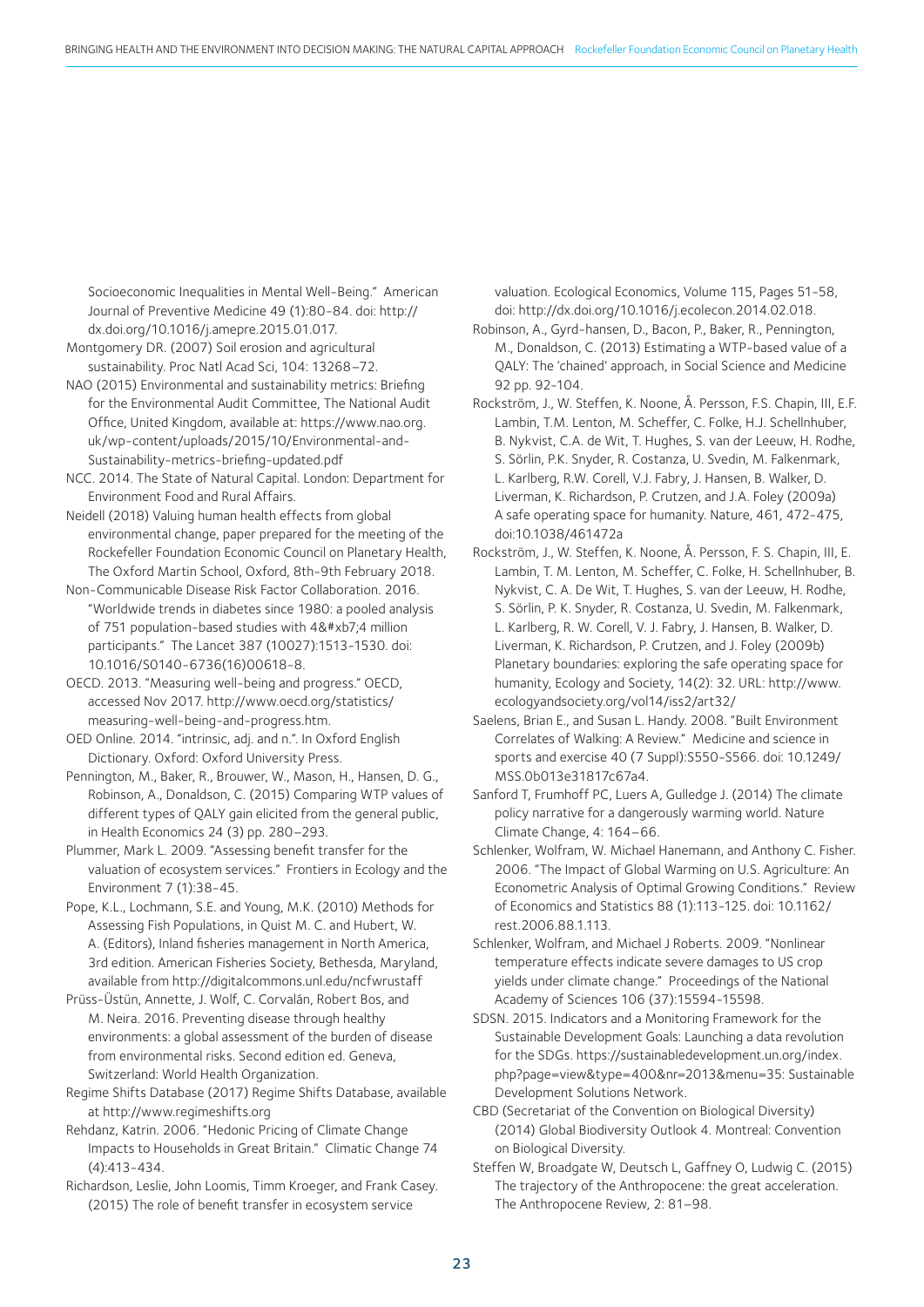TEEB. 2010. The Economics of Ecosystems and Biodiversity: Mainstreaming the Economics of Nature: A synthesis of the approach, conclusions and recommendations of TEEB.

Thomas, C.D., Cameron, A., Green, R.E., Bakkenes, M., Beaumont, L.J., Collingham, Y., Erasmus, B.F.N., de Siqueira, M.F., Grainger, A., Hannah, L., Hughes, L., Huntley, B., van Jaarsveld, A.S., Midgley, G.F., Miles, L.J., Ortega-Huerta, M.A., Townsend Peterson, A., Phillips, O. and Williams, S.E. (2004) Extinction risk from climate change, Nature, 427, 145 –148, doi:10.1038/nature02121

UK-NEA (2011) The UK National Ecosystem Assessment: technical report. Cambridge, UK: United Nations Environment Programme's World Conservation Monitoring Centre.

UK-NEAFO. 2014. UK National Ecosystem Assessment Follow-on: Synthesis of the Key Findings. LWEC, UK: UNEP-WCMC.

UNEP (2013) Global chemicals outlook—towards sound management of chemicals, UNEP.

Van Butsic, E., Ellen Hanak, and Robert G. Valletta. 2011. "Climate Change and Housing Prices: Hedonic Estimates for Ski Resorts in Western North America." Land Economics 87 (1):75-91.

van Kempen, Elise, Jeroen Devilee, Wim Swart, and Irene van Kamp. 2014. "Characterizing urban areas with good sound quality: Development of a research protocol." Noise and Health 16 (73):380-387. doi: 10.4103/1463-1741.144416.

Vandermeulen, Valerie, Ann Verspecht, Bert Vermeire, Guido Van Huylenbroeck, and Xavier Gellynck. 2011. "The use of economic valuation to create public support for green infrastructure investments in urban areas." Landscape and Urban Planning 103 (2):198-206. doi: https://doi. org/10.1016/j.landurbplan.2011.07.010.

Viscusi, W.K. and Aldy, J.E. 2003, The Value of a Statistical Life: A Critical Review of Market Estimates Throughout the World, Journal of Risk and Uncertainty, 27(1): 5–76.

Watts, Nick, W. Neil Adger, Sonja Ayeb-Karlsson, Yuqi Bai, Peter Byass, Diarmid Campbell-Lendrum, . . . Anthony Costello. 2017. "The Lancet Countdown: tracking progress on health and climate change." The Lancet 389 (10074):1151-1164. doi: 10.1016/S0140-6736(16)32124-9.

WCED (World Commission on Environment and Development) (1987) Our Common Future, Oxford: Oxford University Press.

Wheeler, Benedict, Rebecca Lovell, Sahran Higgins, Mathew White, Ian Alcock, Nicholas Osborne, . . . Michael Depledge. 2015. "Beyond greenspace: an ecological study of population general health and indicators of natural environment type and quality." International Journal of Health Geographics 14 (1):17.

White, M. P., L. R. Elliott, T. Taylor, B. W. Wheeler, A. Spencer, A. Bone, . . . L. E. Fleming. 2016. "Recreational physical activity in natural environments and implications for health: A population based cross-sectional study in England." Preventive Medicine 91:383-388. doi: http://dx.doi.org/10.1016/j.

ypmed.2016.08.023.

White, M. P., S. Pahl, B. W. Wheeler, M. H. Depledge, and L. E. Fleming. 2017. "Natural environments and subjective wellbeing: Different types of exposure are associated with different aspects of wellbeing." Health Place 45:77-84. doi: 10.1016/j.healthplace.2017.03.008.

Whitehead, Sarah J., and Shehzad Ali. 2010. "Health outcomes in economic evaluation: the QALY and utilities." British Medical Bulletin 96 (1):5-21. doi: 10.1093/bmb/ldq033.

Whitmee, S., Haines, A., Beyrer, C., Boltz, F., Capon, A.G., Dias, B.F.S., Ezeh, A., Frumkin, H., Gong, P., Head, P., Horton, R., Mace, G.M., Marten, R., Myers, S.S., Nishtar, S., Osofsky, S.A., Pattanayak, S.K., Pongsiri, M.J., Romanelli, C., Soucat, A., Vega, J. and Yach, D. (2015) Safeguarding human health in the Anthropocene epoch: report of The Rockefeller Foundation– Lancet Commission on planetary health, The Lancet, Volume 386, Issue 10007, 1973 – 2028. DOI: http://dx.doi. org/10.1016/S0140-6736(15)60901-1

WHO. 1948. Constitution of the World Health Organization. New York: World Health Organisation.

WHO. 1986. The Ottawa Charter for Health Promotion. Geneva: World Health Organisation.

WHO. 2016. Urban green spaces and health - a review of evidence. Copenhagen: WHO Regional Office for Europe.

WHO & UNICEF. 2017. Progress on drinking water, sanitation and hygiene 2017. Geneva: World Health Organisation & UNICEF.

Wild, Christopher Paul. 2012. "The exposome: from concept to utility." International Journal of Epidemiology 41 (1):24-32. doi: 10.1093/ije/dyr236.

Williams, A. 1999. "Calculating the global burden of disease: time for a strategic reappraisal?" Health Econ 8 (1):1-8.

Worm B, Barbier EB, Beaumont N, Duffy JE, Folke C, Halpern BS, Jackson JB, Lotze HK, Micheli F, Palumbi SR, Sala E, Selkoe KA, Stachowicz JJ, and Watson R. (2006) Impacts of biodiversity loss on ocean ecosystem services, Science, 314(5800):787- 90.

WWF (2014) Living planet report 2014: species and spaces, people and places. Gland, Switzerland: World Wide Fund for Nature.

Zhang, X., Ferris, H., Mitchell, J. and Liang, W. (2017) Ecosystem services of the soil food web after long-term application of agricultural management practices, Soil Biology and Biochemistry, Volume 111, Pages 36-43, https://doi. org/10.1016/j.soilbio.2017.03.017.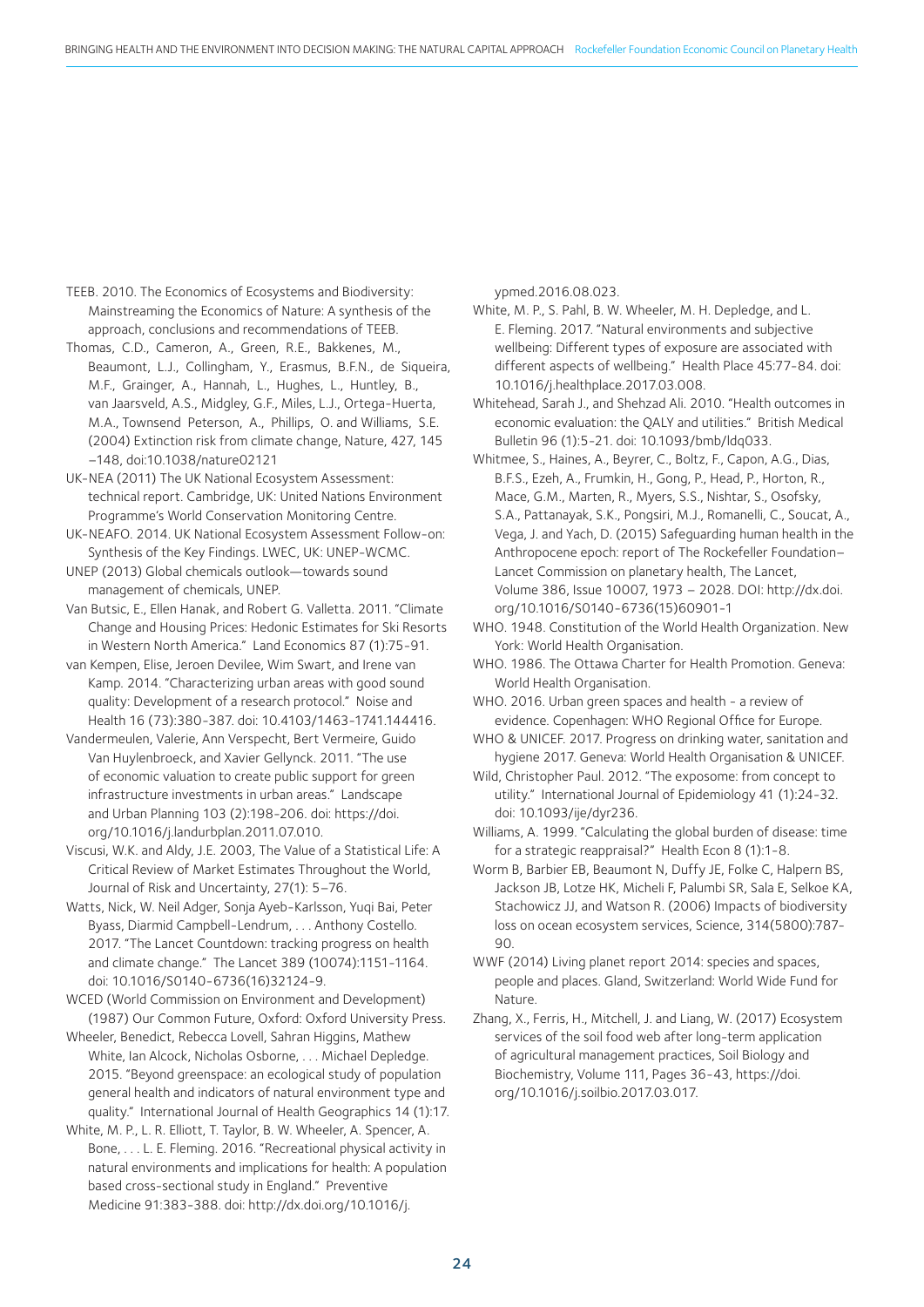Prof Ian Bateman is Director of the Land, Environment, Economics and Policy Institute (LEEP), University of Exeter Business School, United Kingdom. Email: i.bateman@exeter.ac.uk

Dr Ben Wheeler is Senior Research Fellow at the European Centre for Environment and Human Health (ECEHH), University of Exeter Medical School, United Kingdom. Email: b.w.wheeler@exeter.ac.uk

The authors are grateful to Ben Balmford (LEEP), Matthew Agarwala (LEEP), Lora Fleming (ECEHH) and Rebecca Lovell (ECEHH) for comments and suggestions.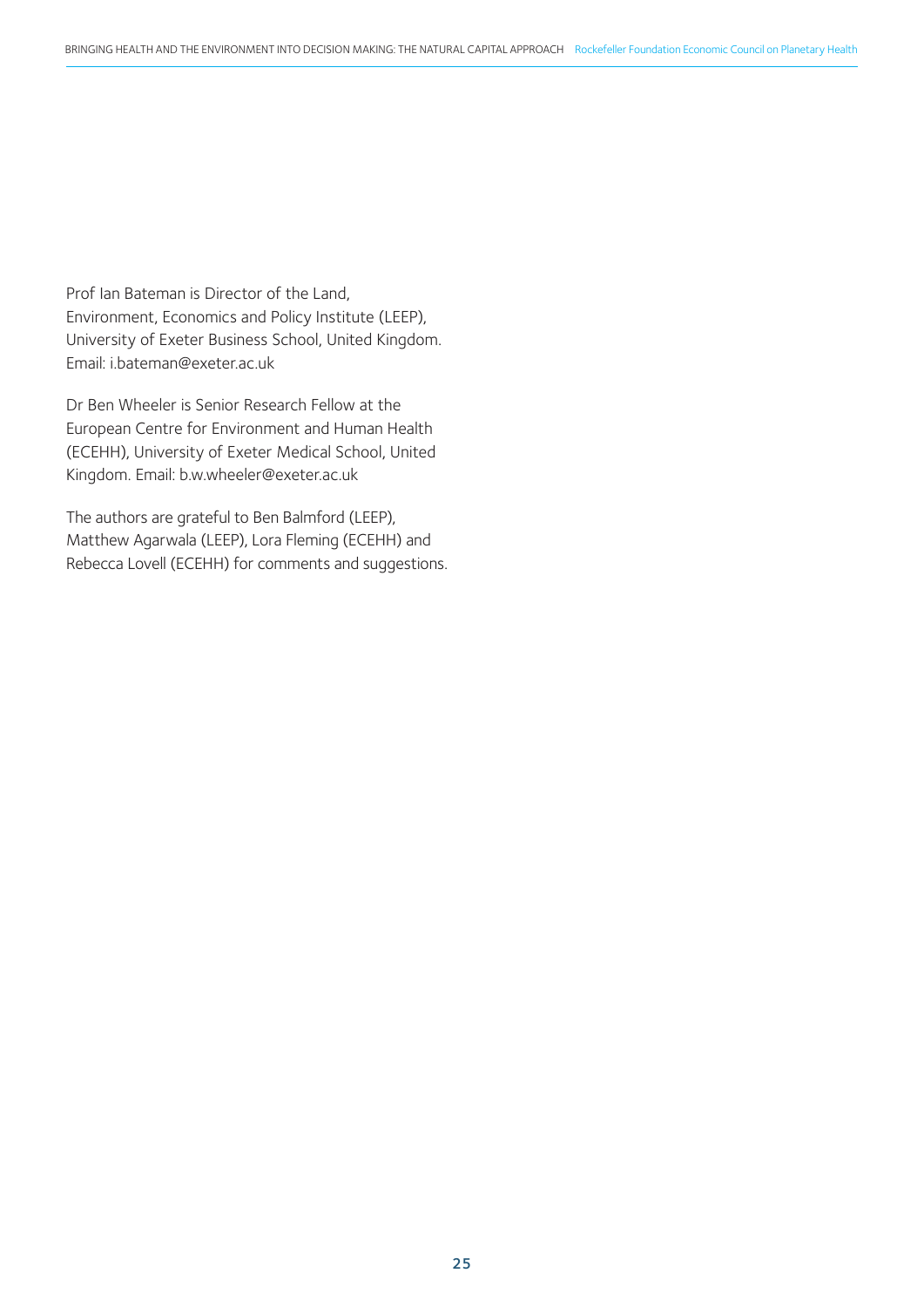### Endnotes

- 1 This definition pays deliberate homage to the clarity of the Brundtland Commission definition of sustainable development (WCED, 1987).
- 2 http://www.who.int/topics/global\_burden\_of\_disease/en/
- 3 http://www.who.int/quantifying\_ehimpacts/publications/ preventing-disease/en/
- 4 http://www.who.int/healthinfo/indicators/2015/en/
- 5 UN Sustainable Development Goal 3 (SDG3) is "Good Health and Well-Being", but health features explicitly or indirectly in many of the other SDGs (see WHO: http://www.who.int/sdg/ infographics/en/).
- 6 http://datatopics.worldbank.org/health/home
- 7 http://hdr.undp.org/en/data
- 8 http://epi.yale.edu